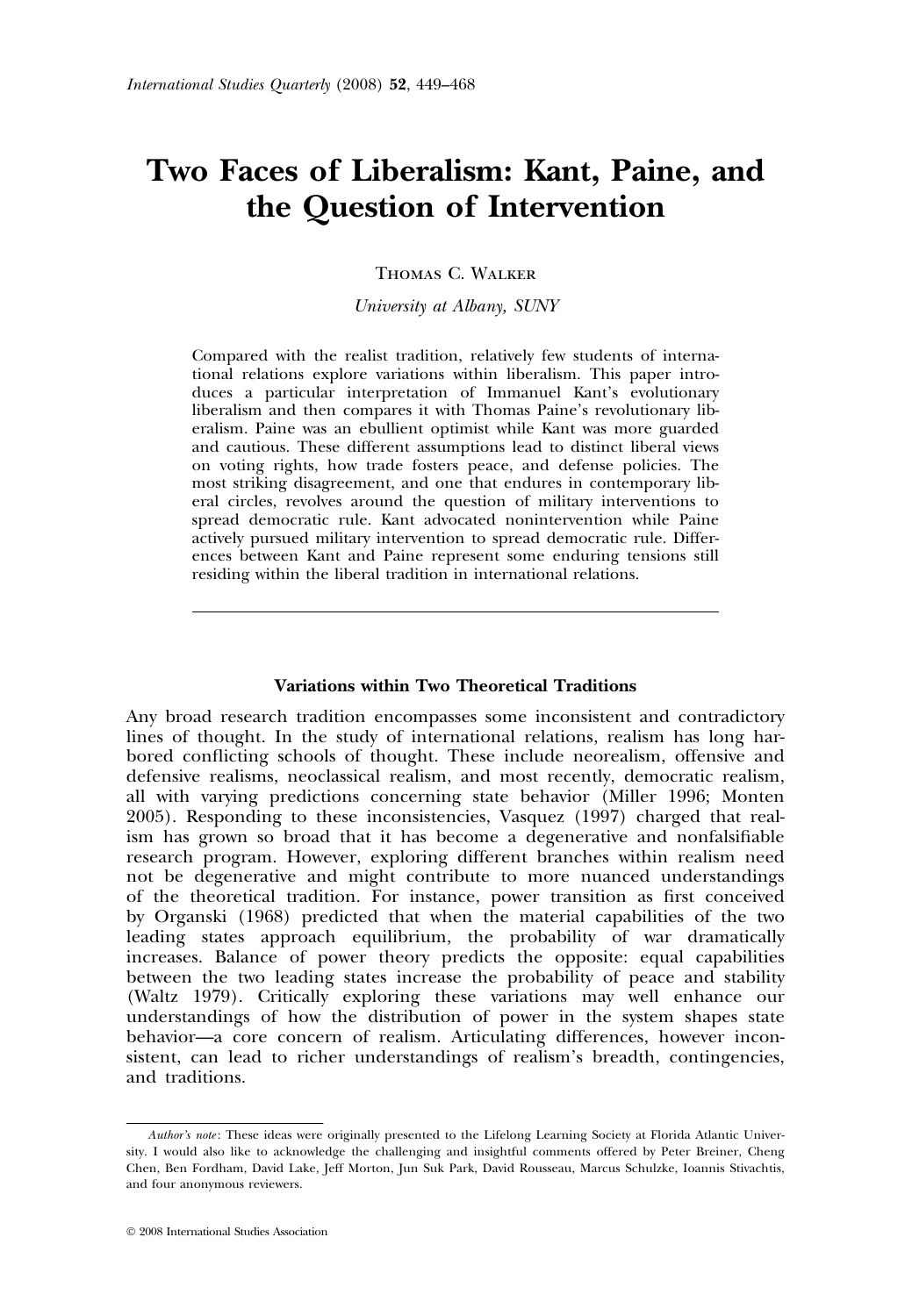In contrast to realism, liberal thought in international relations has not undergone the same degree of differentiation. While less understood, liberalism also shelters various inconsistent branches. Waltz (1962, 331) claimed that there are ''two liberal traditions [that] are partly contradictory.'' The first tradition assumes ''the natural condition of men to be one of harmony.'' The second tradition makes ''no easy assumptions about the rationality and goodness of man.'' Yet these claims by Waltz have been neglected and relatively few studies explore variations and contradictions within liberalism (Doyle 1997; Jahn 2005; Richardson 2001). As a result of this neglect, a nuanced understanding of variations within the liberal tradition has been wanting.

Looking back to the history of political thought provides one way of illuminating these variations within the liberal tradition. In this essay, I revisit the international thought of Immanuel Kant and Thomas Paine. In many respects, these two early liberals reflect Waltz's ''two liberal traditions.'' Their differing assumptions about human nature and the idea of progress become most visible and salient on the issue of intervention to spread democracy. Starting with optimistic assumptions about human goodness and progress, Paine's revolutionary liberalism endorsed military intervention to spread democracy. In his preface to Rights of Man, Paine ([1791] 1969, 174) promised to assist the French General Lafayette in a military campaign to rid Germany of despotism and establish ''freedom to all of Germany.'' While the celebrated German philosopher shared many of Paine's liberal enthusiasms, Kant was adamantly opposed to the types of interventions advocated by the optimistic American. Three years following Paine's call to arms, Kant ([1795] 1991, 96) explicitly made the principle of nonintervention one of his Preliminary Articles in his essay Perpetual Peace: "No state shall forcibly interfere in the constitution and government of another state.''

I argue that this disagreement over intervention rests upon differing assumptions about human nature and the ease by which political transformation occurs. Given Paine's assumption that reason and political transformation will occur rapidly, military intervention to topple corrupt regimes may be the most efficient way to achieve a peaceful, democratic world. If, however, one accepts Kantian assumptions that individual reason and political institutions develop slowly, then military intervention cannot hasten democratic governance.

This question of military intervention to spread democracy remains unresolved by contemporary international relations theorists. Hermann and Kegley (2001, 241) concede that ''there is little consensus about the ethics of exporting democracy by threat or force of arms.'' Doyle (1997, 395) sums up the quandary posed by liberal thinkers:

On one hand, Liberals have provided some of the very strongest reasons to abide by the strict form of the nonintervention doctrine, and on the other hand, those very same principles when applied in different contexts have provided justifications for overriding the principle of nonintervention.

Disagreements over military intervention to spread democracy represent an enduring tension in liberal thought. Exploring their early manifestations in the political thought of Paine and Kant can yield certain insights into the varieties of liberal thought, identify assumptions underpinning varieties of liberalism, and cast new light on how contemporary liberalism is framed in the study of international relations.

I begin by exploring the varied legacies left by Kant and Paine in the discipline of international relations. Kant has been cast as both a realist and liberal. He has also been criticized for a lack of clarity and coherence in his international thought. These critiques dissipate after a careful evaluation of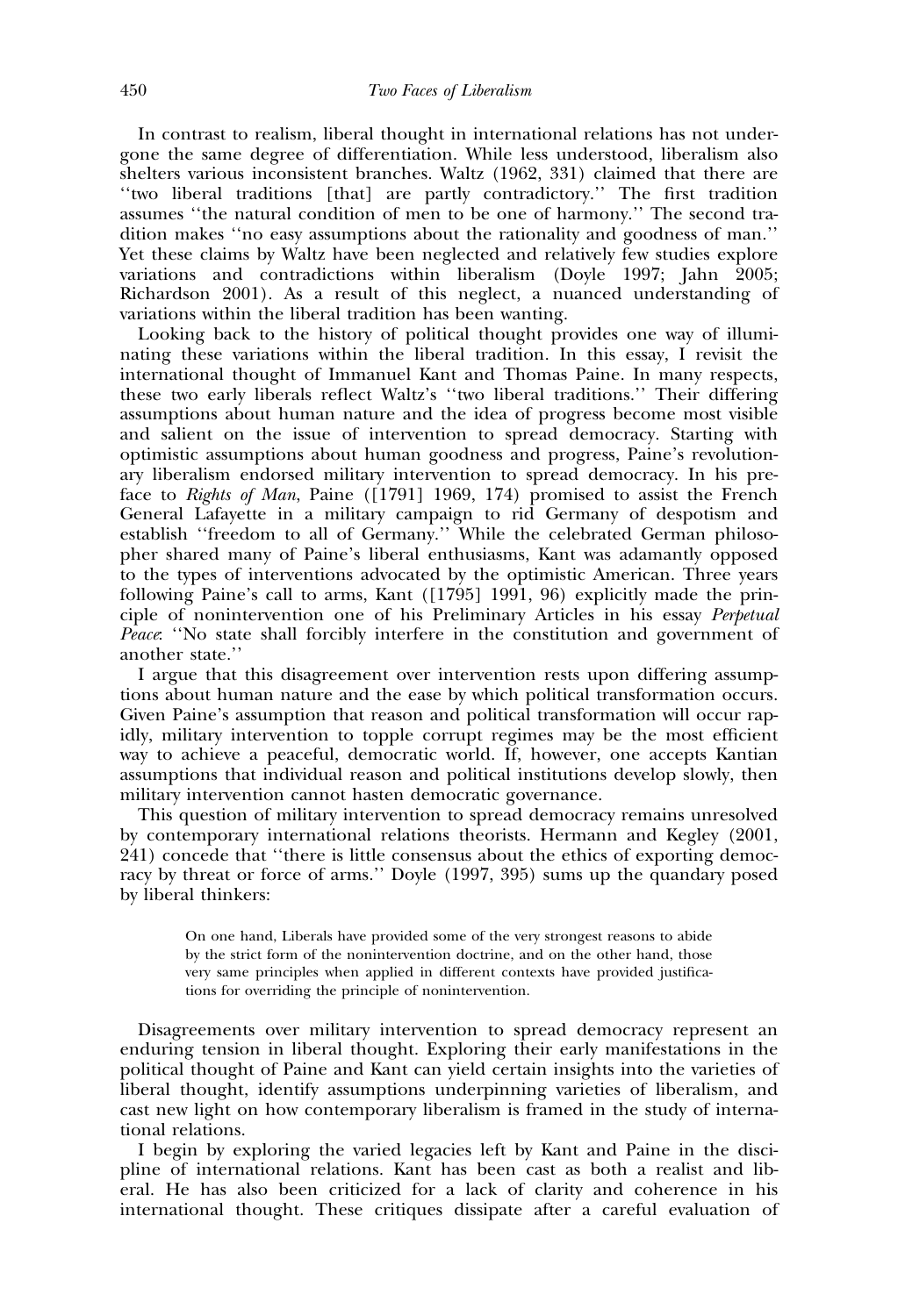Kant's evolutionary approach to history, as laid out in his 1784 essay, Idea for a Universal History with a Cosmopolitan Intent and some other works often neglected by students of international relations. I then turn to their respective foundational assumptions regarding human reason and progress. Kant's evolutionary liberalism highlights the slow and gradual upward progression of human reason from rather base origins. Paine's revolutionary liberalism is driven by an extreme optimism. These differences shape Kant's and Paine's views on voting rights, political community, free trade, and military power. I next turn to a discussion of their opposing views on the use of military intervention to spread democracy. Finally, I explore how the thought of Kant and Paine relates to contemporary research questions in international relations.

## Kant, Paine, and their Uncertain Legacies in International Relations

By some accounts, liberalism has recently emerged as the leading theoretical framework in the study of international relations (Walker and Morton 2005). This rise has sparked a renewed interest in many classical liberal writings. While Locke, Mill, and Bentham each furnish early liberal visions, Paine and Kant provide especially fruitful studies of liberal thought for several reasons. Both were extremely influential: Paine in the popular realm and Kant in the academic realm. As contemporaries of the American and French Revolutions, they were among the first to apply principles of the Enlightenment to international politics. Both envisioned constitutional republics guaranteeing individual rights, elected representation, rule of law, and separation of powers—what today we would roughly refer to as democracies.<sup>1</sup> They also argued that democratic governance would promote peace between states. This peace would be strengthened through international trade and organization. Finally, both were cognizant of the dangers posed by high levels of military spending. Ideas articulated by Paine and Kant in the 18th century help focus the essential elements of liberalism in international relations.

Of all the classics, Kant's political writings, especially Perpetual Peace, remain the most frequently cited by students of international relations. While studies of the democratic peace routinely cite Kant as the standard-bearer, few of these studies appreciate the complexity of Kant's thought. Fewer yet recognize the various ways in which Kant has been interpreted by leading scholars of international relations. These conflicting interpretations led Holsti (1985, 26) to conclude that ''What exactly Kant had in mind as the ultimate shape of the world remains a matter of some disagreement among experts.'' Gallie (1978, 9) charged that Kant's Perpetual Peace produced ''a proliferation of contradictory interpretations which can hardly be matched in the history of political thought.'' I see four different ways in which Kant has been interpreted by scholars of international relations. Each interpretation can find some textual support.

The first and most prevalent reading of Kant maintains his position as the earliest Enlightenment liberal in international relations. Doyle (1983, 208) relied on Kant extensively for his early study of the democratic peace and helped lionize Kant as ''one of the greatest liberal philosophers'' for students of international relations. Russett and Oneal (2000) looked to Kant for their conceptualization of liberalism based on democratic governance, free trade, and commitments to international organizations. Kleingeld (2004)

<sup>&</sup>lt;sup>1</sup> Both Kant and Paine reserved "democracy" for the form of government practiced in Ancient Greece where citizens were few and ruled directly and without constitutional protection of individual rights. While their distinction is recognized, I adopt the convention of referring to Paine and Kant's republics as democracies.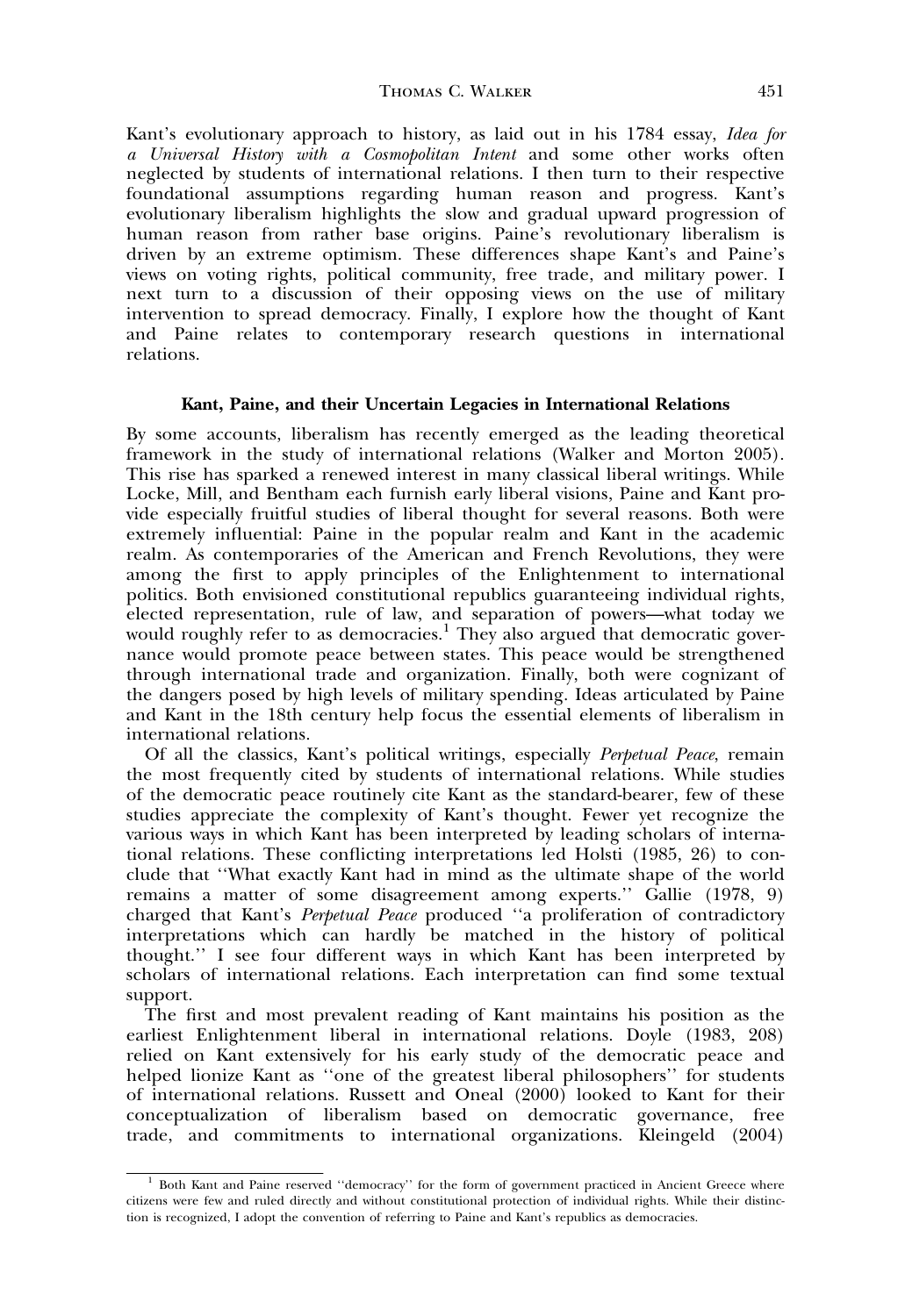demonstrated how a world government with some coercive powers is not inconsistent with Kant's international thought, even in spite of Kant's occasional criticisms of global governance. Tesón (1998) relied on Kantian imperatives to argue that international law must be structured to ensure individual rights universally. While points of emphasis may vary, most students of international relations evoke Kant for his democratic, peace-loving, free-trading, and cosmopolitan features.

The second, and lesser-known, reading of Kant places him as a realist. Waltz (1962, 331) depicted Kant as ''a theorist of power politics who hid his Machiavellian ideas by hanging round them the fashionable garments of liberalism.'' This particular reading of Kant is not entirely aerial. Kant provides a battery of realpolitik references. At one point Kant ([1795] 1991, 103) referred to Grotius, Pufendorf, Vattel, and other advocates of international law as ''sorry comforters.'' Kant ([1795] 1991, 103) also pointed out the miseries and injustices within an anarchic international system:

[Instead of abandoning the state of nature] each state sees its own majesty (for it would be absurd to speak of the majesty of a people) precisely in not having to submit to any external legal constraint, and the glory of its ruler consists in his power to order thousands of people to immolate themselves for a cause which does not truly concern them.

Finally, in two of his works, Kant ([1795] 1991, 95; [1797] 1991, 167) acknowledged the possible need to wage preventive war should a neighboring state increase its power rapidly. Part of his reasoning, as will be developed below, rested upon ''the right to maintain a balance of power among all states which have active contact with one another." In Waltz's (1962, 340) reading, a somewhat fatalistic Kant leaves us with ''a deeper appreciation of the causes of war and the immense difficulty of doing anything about them.'' All of this, however, stands in stark contrast to the liberal Kant so frequently noted.

A third way of reading Kant is to identify specific ambiguities within his work and try to mitigate or resolve them. Some recent international relations scholarship has taken this direction. Cavallar (2001, 243) argued that ''Kant seems to be wavering between a statist and a cosmopolitan approach.'' Jahn (2005, 178) also explored tensions within the statist and cosmopolitan interpretations of Kant. For Franceschet (2001, 210), ''Kant's political philosophy offers an extraordinarily ambiguous foundation for contemporary internationalist theory because of the dualistic doctrine of state sovereignty to which he subscribed.'' Although many of these ambiguities can be reduced by acknowledging the complexity that runs throughout Kant's political writings, certain questions over sovereignty, world governance, and global obligation do not always find consistent answers.

A fourth way of reading Kant, and the one emphasized in this study, is to place his project within an evolutionary framework. By increasing reason and understanding, the world would slowly evolve into a more peaceful and just order. To demonstrate this evolutionary process, Kant frequently contrasted the world immediately before him (late 18th-century, despotic Prussia and war-prone Europe) with a possible future world toward which we should strive—one where republican states promote freedom, rights, peace, and justice. These two worlds—one realist, the other liberal—constitute two very distinct historical stages in the development of the international system, not a source of ambiguity as sometimes claimed. Kant's central question addresses how the system will slowly evolve from frequent interstate war toward a perpetual peace. To answer this question we must examine the gradualism within Kant's stages of historical development.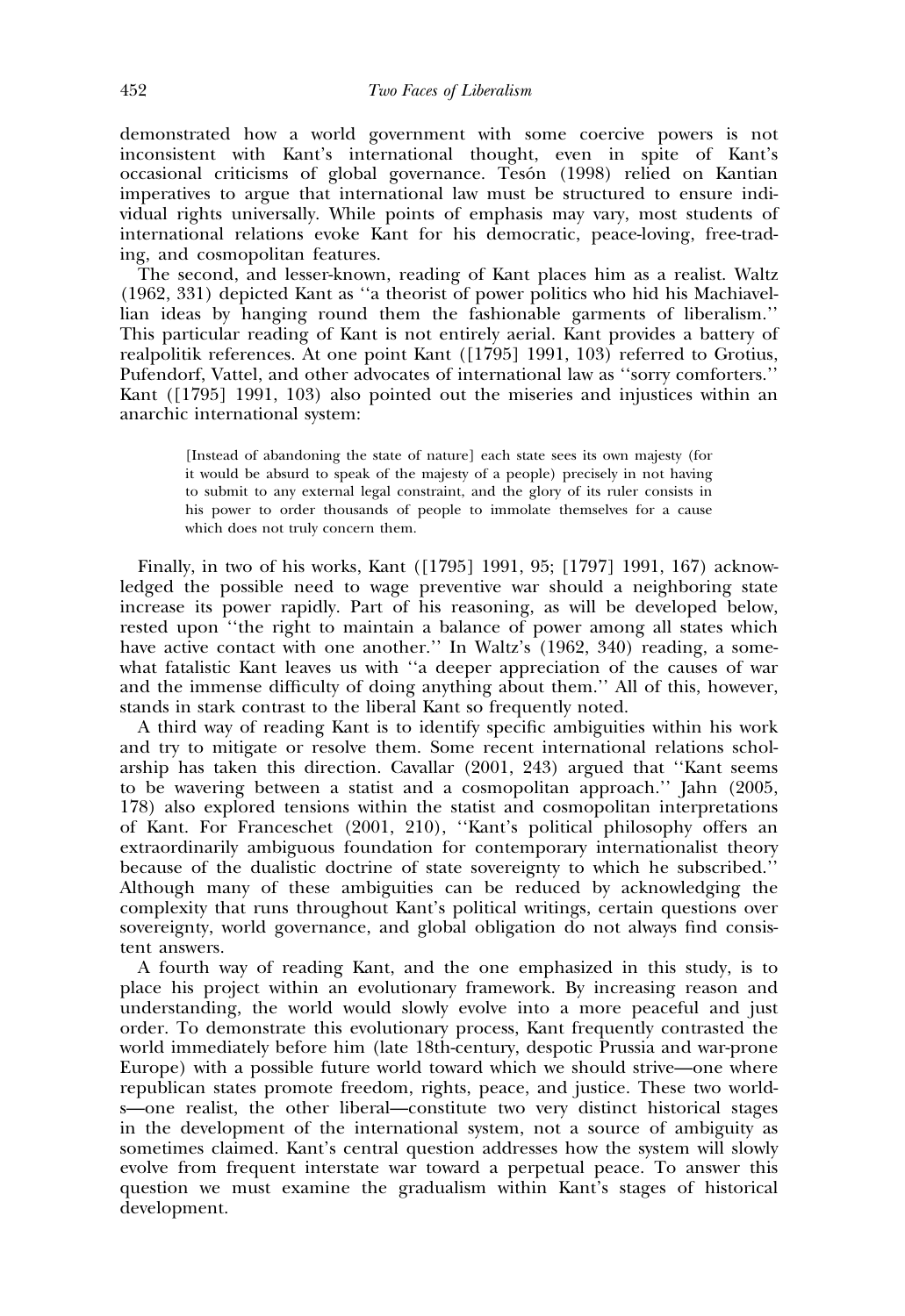Kant's evolutionary approach to stages in history is most evident in his Idea for a Universal History (Kant 1784a), What is Enlightenment? (Kant 1784b), and Conjectures on the Beginning of Human History (Kant 1786). Enlightenment for Kant (1784b, 54) is mankind's gradual ''emergence from his self-incurred immaturity.''<sup>2</sup> In Universal History, Kant (1784a, 42) argued that ''reason does not itself work instinctively, for it requires trial, practice and instruction…one stage to the next.'' Kleingeld (1999, 66) is among the few to stress this evolutionary learning: ''Kant argues that the development of human rational faculties is a learning process'' that will be transmitted through education by one generation to the next. On the question of progress in government, Kant ([1784a] 1991, 52) assured that ''we shall discover a regular process of improvement in the political constitutions of our continent (which will probably legislate eventually for all other continents).'' Progress, for Kant, will evolve in a series of gradual and sometimes meandering stages, slowly moving toward a distant world of peace and justice.

Reading Kant as a gradual, evolutionary liberal helps explain the widely varying interpretations. At times, Kant was prone to pessimism and often alluded to power politics, as Waltz (1962) claimed. Such allusions, however, were reserved for early stages of development when international society is mired in immaturity. Kant was confident that reason and experience would slowly raise international politics beyond the point where power, rivalry, and war were predominant concerns. Kant ([1793] 1991, 90) predicted that in the long run ''the distress produced by the constant wars'' would one day lead states ''to enter into a cosmopolitan'' order founded on international right. This final stage of human development reflects all the leading tenets of liberal international thought. In Perpetual Peace, Kant elaborated this liberal promise in his discussions of a peaceful federation of republican states, trading with one another, limiting military spending, and helping promote a just world order. This is the liberal Kant depicted by Doyle (1983, 1997). In the conclusion to Perpetual Peace, Kant  $([1795]$  1991, 130) again cautiously warned that any effort to bring about ''public right'' on a global scale would be ''an infinite process of gradual approximation.'' While Kant was confident that the global community would move toward perpetual peace, he avoided grand prophesies of its rapid onset. Instead, he saw progress in the international realm as a slow, evolutionary process. As a result, he left a very wide path for interpretation. The best way to navigate this path is to emphasize the progressive evolutionary nature of Kant's political thought.

Paine's contributions to the study of international relations have not received as much attention as Kant's. This marginalization is somewhat surprising as many of Paine's ideas on the democratic peace, trade, and international cooperation in Rights of Man preceded Kant's. There is, however, an emerging appreciation of Paine's revolutionary liberalism. References to Paine are becoming more prevalent in broad discussions of liberalism (see for instance, Deudney 2007; Owen 1997; Reiter and Stam 2002). Gates, Knutsen, and Moses (1996, 6) noted how Paine ''delivered one of the clearest (and most consequential) formulations of the claim that a state founded on democratic principles…must also be, fundamentally, against war.'' Walker (2000, 51) argued that Paine is the most ''faithful representative of the Enlightenment for students of International Relations.'' In his Trevelyn Lectures at Cambridge, Sir Michael Howard (1978, 29) referred

<sup>2</sup> There is a question over the translation of ''immature.'' While Nisbett, in Reiss's widely read Cambridge edition of "What is Enlightenment" (Kant [1784b] 1991, 54), translated "Unmündigkeit" as man's self-incurred ''immaturity,'' other translations refer to man's ''self-incurred tutelage'' (see Beck 1963, 3; Cassirer 1981, 367). If the latter is a more accurate translation, this raises the question of who should act as protector, guardian, and tutor during this period of ''tutelage.'' As will be seen, this may relate to Kant's reluctance to empower everyone with equal voting privileges until they have reached a degree of ''civil independence'' or moral maturity. It may also relate to the role of the state's coercive powers to guide individuals toward reason and out of tutelage.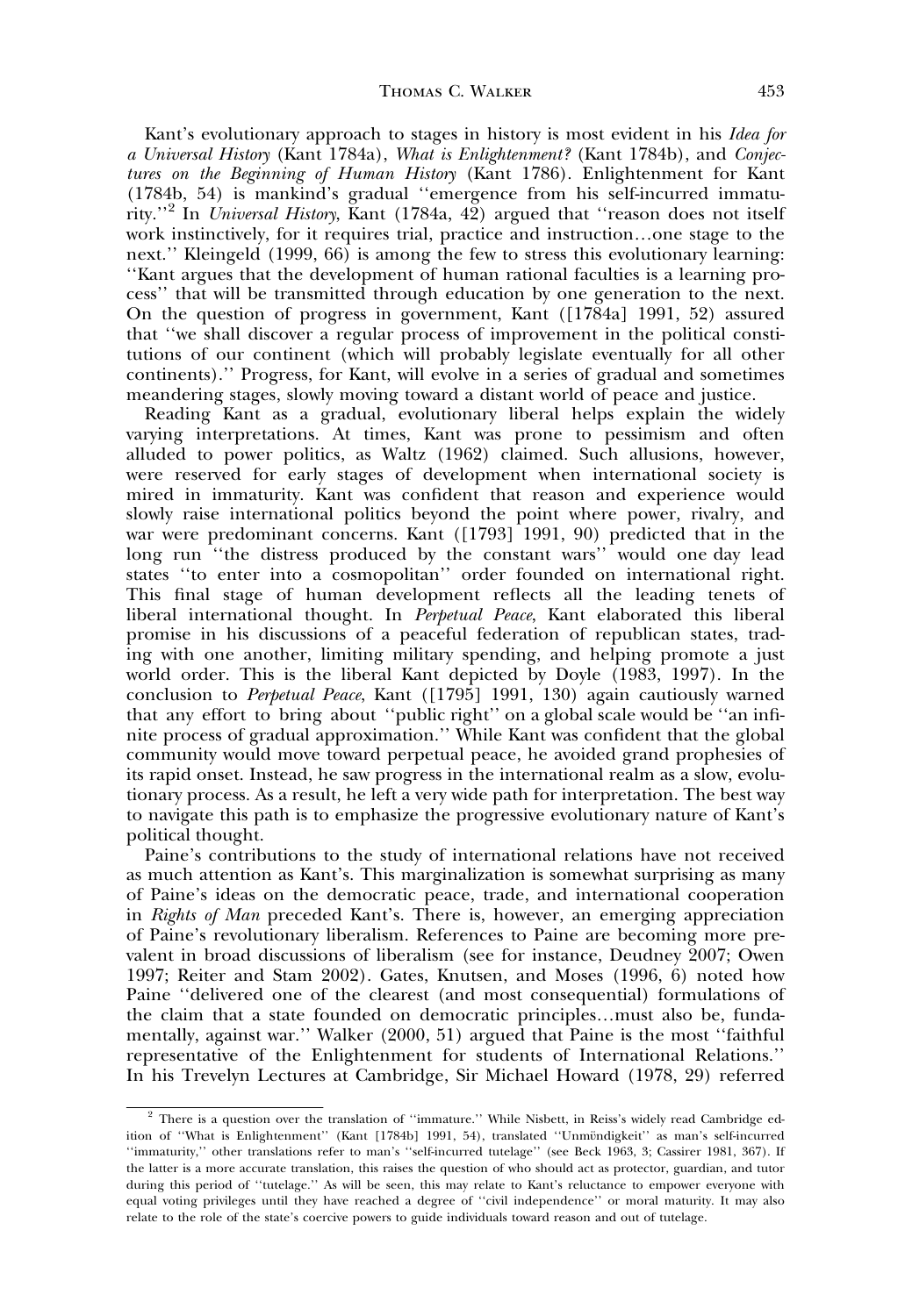to Rights of Man as the single most forceful and original text on liberal internationalism. Every liberal, Howard asserted, ''who has written about foreign policy since has been able to provide little more than an echo of Paine's original philippic.''

While Kant's influence has been most notable in academic arenas, Paine's ideas gained currency in the popular realm. When Kant published a very limited run of Perpetual Peace in 1795, Paine's Rights of Man was already an international best-seller, with several hundred to several thousand copies circulating in many languages (Keane 1995, 301–8). Paine's humor and accessible style resulted in his works being read aloud as a form of popular entertainment. With this came a heightened awareness of liberal ideas in all sectors of society. Within a year of publishing *Rights of Man*, Edward P. Thompson (1963, 111) noted that ''Paine's name became a household word. There were few places in the British Isles where his book had not penetrated.'' Kistler (1962) traced Paine's significant influence on the development of liberalism within Kant's Germany. Political leaders advocating rapid democratic political transformations have also been quick to cite Paine. More recently and without elaboration of Paine's ideas on intervention to spread democracy, Sheikh Ghazi Ajil al-Yawar, the Sunni Arab leader who assumed the interim Presidency of Iraq in 2004 following the American invasion, claimed that Paine was his ''favorite philosopher'' (Packer 2004).

With these uncertain legacies in international relations—where Kant is read variously by academics and Paine's thought is considerable in more popular settings, the revolutionary liberalism of Paine has yet to be compared with Kant's evolutionary liberalism. In the following sections, I show how Kant's cautious evolutionary approach places his liberal internationalism at clear odds with Paine's revolutionary liberalism. Exploring these differences in a detailed manner provides a richer understanding of the breadth of the liberal tradition in international relations.

## Human Nature and the Idea of Progress

From game-theoretic models to historical case studies, foundational assumptions about human nature and preferences inform all efforts to understand politics. Taking exception to Waltz's (1959) depreciation of human nature, Lanyi and McWilliams (1966, 8) argued that ''human nature will remain, if not the basis, at least the starting point of all theories of politics.'' While recent scholarship has examined how assumptions over human nature frame realist theory (Freyberg-Inan 2004), few studies have systematically explored the same ramifications for liberalism. Looking to Paine and Kant, revolutionary liberalism can be differentiated from evolutionary liberalism by divergent views of human nature and by differing expectations about progress.

For Paine, individuals are characterized by reason and goodness. Paine ([1794] 1967, 83) presented the individual as essentially moral: ''The moral duty of man consists in imitating the moral goodness and beneficence of God manifested in the creation toward all his citizens.'' Goodness and moral duty are facilitated, if not ensured, by the harmony of interests that reigns among all people. Individual goodness and harmony, however, have been obscured by corrupt forms of government. Paine ([1791] 1969, 169) noted that ''man, were he not corrupted by [non-democratic] governments, is naturally the friend of man, and that human nature is not itself vicious.'' While monarchy corrupted societies at all levels, the effects of monarchy were especially acute at the individual level. Paine ([1792] 1908, 286) argued that ''the inhabitants of a monarchical country are often intellectually degenerate.'' Democratic revolution would free mankind from these corrupting influences and man's reason would emerge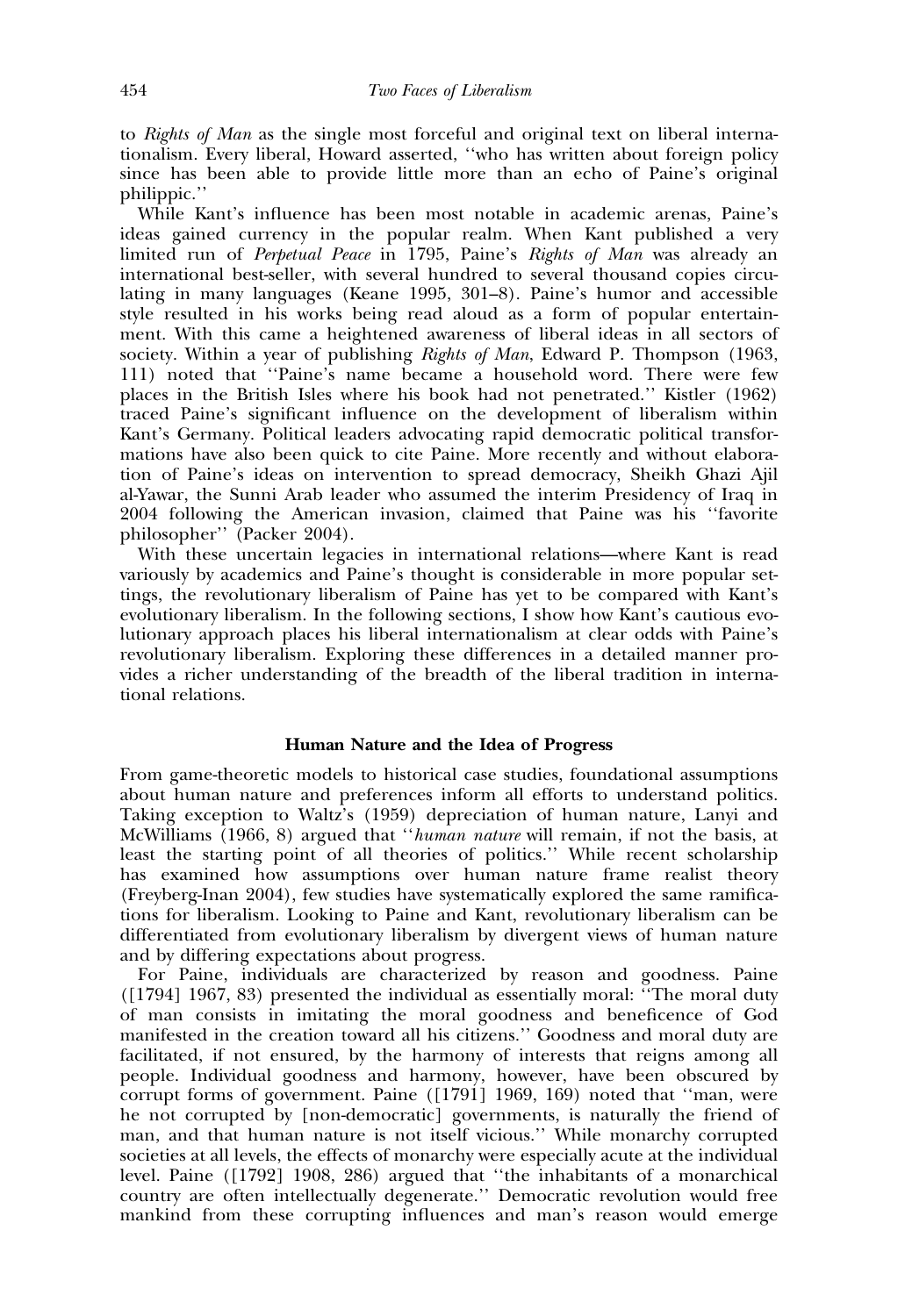quickly to transform the world. Paine ([1791] 1969, 230) celebrated this rapid progress in both domestic and international relations:

There is a morning of reason rising upon man on the subject of government, that has not appeared before. As the barbarism of the present old governments expires, the moral condition of nations with respect to each other will be changed. Man will not be brought up with the savage idea of considering his species as his enemy, because the accident of birth gave the individuals existence in countries distinguished by different names.

Perhaps most importantly, Paine ([1791] 1969, 178) predicted that the transition to this ''morning of reason'' would be swift and he doubted whether ''monarchy and aristocracy will continue seven years longer in any of the enlightened countries in Europe.'' Paine was confident that Europe would be ruled democratically by the end of the 18th-century. The ease by which political transformation can occur remains one of the distinctive characteristics of revolutionary liberal thought.

Turning to Kant we see a far more cautious, if not dark, initial view of human nature. In one passage Kant ([1795] 1991, 111) attributed war to human nature: ''War itself, however, does not require any particular kind of motivation, for it seems to be ingrained in human nature.'' In an earlier essay, Kant ([1784a] 1991, 46) asked what could be ''constructed from such a warped wood as that which man is made''? Hoffmann (1965) was one of the few to consider the implications of Kant's often disparaging view of individuals. Hoffmann (1965, 83) questioned whether ''the establishment of republics all over the world does not eliminate the problem of war…[since] man's evil propensities may still prevail.'' Hoffmann's (1965) reading, however, presented an undeservedly pessimistic view of Kant's view of human nature and largely ignored the slow, gradual evolution that underlined Kant's thought on progress in the political realm.

While Kant frequently demonstrated dark views of human nature, he remained optimistic about man's ability to evolve away from his crass disposition and benefit through reason. Kant ([1795] 1991, 112) looked to the careful formation of institutions that would promote man's goodness and repress the bad: ''It only remains for men to create a good organization for the state…and to arrange it in such a way that their self-seeking energies are opposed to one another…so that man, even if he is not morally good in himself, is nevertheless compelled to be a good citizen.'' Kant tracked progress in both the social and the physical worlds. But for Kant ([1793] 1991, 89) the prospect for progress ''applies even more to moral aims'' in the social realm. Moral and political forces, because they can be shaped by society, are more amenable to human volition and progress than those forces stiffened by nature.

The idea of progress has always separated liberals from realists. Keohane (1992, 174) noted how ''liberalism believes in at least the possibility of cumulative progress, whereas realism assumes that history is not progressive.'' But the mere presence of a possibility of progress does not provide many useful insights to liberalism. However, differentiating Paine's revolutionary liberalism where progress is rapid, from Kant's evolutionary liberalism where progress will grind forward slowly, provides considerably more insight into international relations than a simple dichotomy between liberal progress and realist stasis. With this done, we can now turn to how these varying assumptions over human nature and progress influence their respective expectations in world politics.

# Democracy, Peace, and the Question of Voting Rights

The importance of democratic republics to world peace, one of the pillars of liberal thought, was emphasized by both Paine and Kant. They were among the first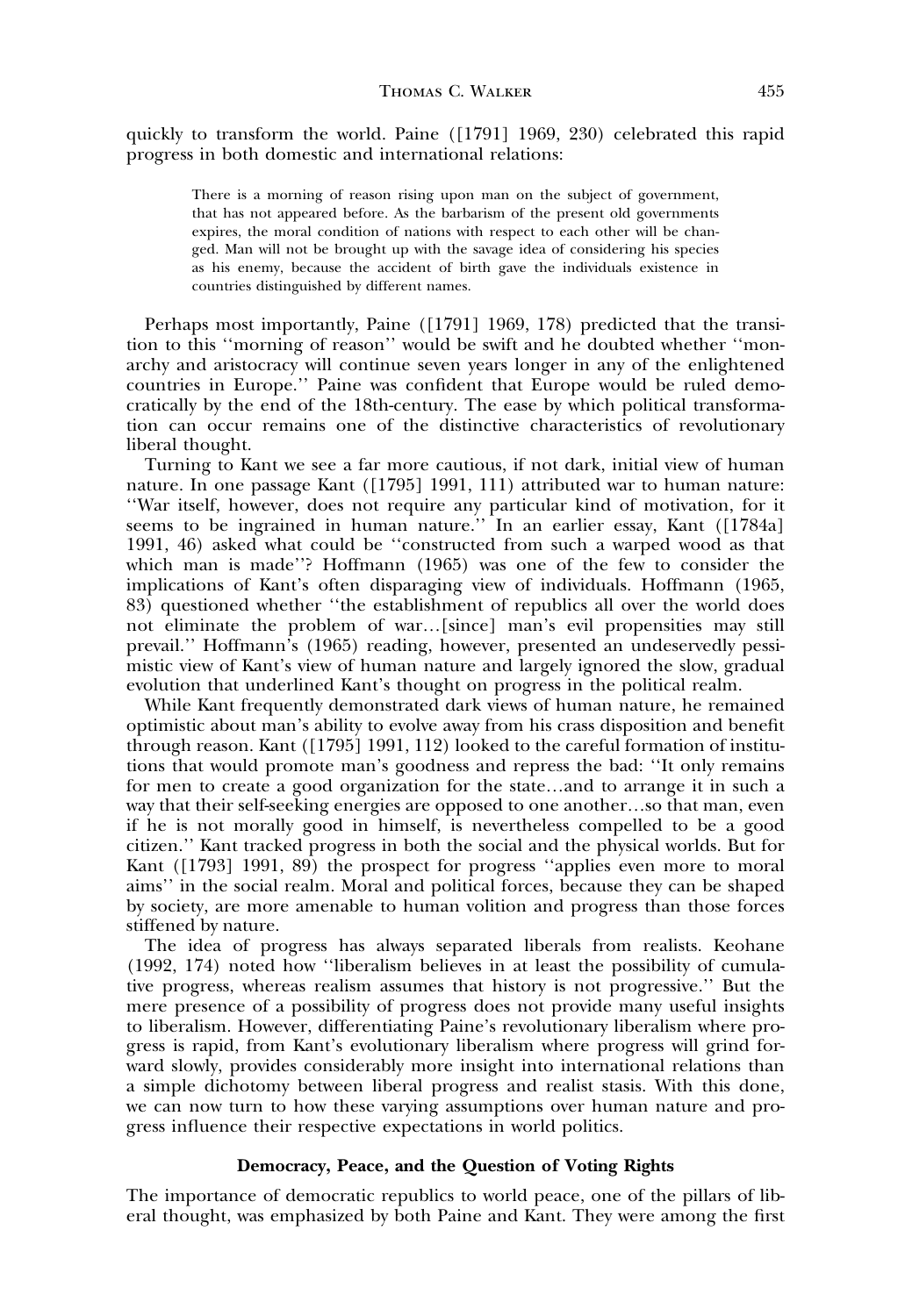to articulate why democratic states may behave differently. In Common Sense, Paine ( $[1776]$  1986, 80) pointed out that the republics of the world tended to be peaceful: ''Holland and Swisserland are without wars, foreign or domestic.'' According to Paine ([1776] 1986, 95), this peace resulted from the democratic tendency to ''negotiate the mistake'' rather than letting regal pride swell ''into a rupture with foreign powers.'' Paine's ([1791] 1969, 98) most famous proclamation came in Rights of Man, where he acknowledged that "The right of war and peace is in the nation. Where else should it reside, but in those who are to pay the expense.'' The similarity of Paine's words to Kant's frequently cited passage is striking. Four years after Paine, Kant ([1795] 1991, 100), wrote that ''the consent of the citizens is required to decide whether or not war is to be declared, it is very natural that they will have great hesitation in embarking on so dangerous an enterprise. For this would mean calling down on themselves all the miseries of war.'' Governance by the people stands as the central principle to a liberal peaceful world order.

While both Paine and Kant agreed that republican government would result in a more peaceful world, they disagreed over who would have the right to vote. Kant's 18th-century voting public was far more limited than Paine's. To vote, according to Kant ([1797] 1991, 139–40), one must be an ''active citizen'' and ''must possess civil independence.'' Kant's active citizen ''must by his own free will actively participate in a community of other people.'' But participation alone does not guarantee voting rights. Kant ([1797] 1991, 139) argued that to be ''fit to vote, a person must have an independent position among the people.'' His ideas on what constituted ''civil independence,'' however, would result in widespread restrictions on suffrage. Kant explicitly denied the vote to anyone who has ''to receive orders or protection from other individuals, so that they do not possess civil independence.'' These restrictions included woodcutters, blacksmiths, domestic tutors, apprentices, women, and ''all those who are obliged to depend for their living…on the offices of others.'' Kant ([1797] 1991, 140) curiously claimed that such a restriction on voting does not ''in any way conflict with the freedom and equality as all men as human beings who together constitute a people.'' With Kant's caution toward human nature and reason, he was hesitant to rapidly enfranchise all elements of 18th-century society. Instead, civil independence and the vote would be gradually introduced and expanded.<sup>3</sup>

Paine, on the other hand, sought a quick transition to universal franchise. In his First Principles of Government, Paine ([1795] 1945, 578–9) stated his point succinctly:

The rich have no more right to exclude the poor from the right of voting, or of electing and being elected, than the poor have to exclude the rich… The right of voting for representatives is the primary right by which other rights are protected. To take away this right is to reduce a man to slavery.

Paine's ardent optimism regarding human goodness and reason led him to advocate immediate and widespread voting; Kant's temperate opinion on progress and reason led him to limit the franchise, at least in the early stages of a republic. Differences over who had the right to vote could be traced to Paine's and Kant's disagreements over the ease by which individuals can attain reason and goodness. As Paine argued that reason would come quickly to all individuals, universal voting rights could be granted quickly. Kant, on the other hand, was less sanguine on distributing the franchise. A similar rift can be seen between their distinct views of political community.

<sup>&</sup>lt;sup>3</sup> See Mulholland (1990) for a detailed analysis of Kant's rights and how they apply to individual freedom and the franchise.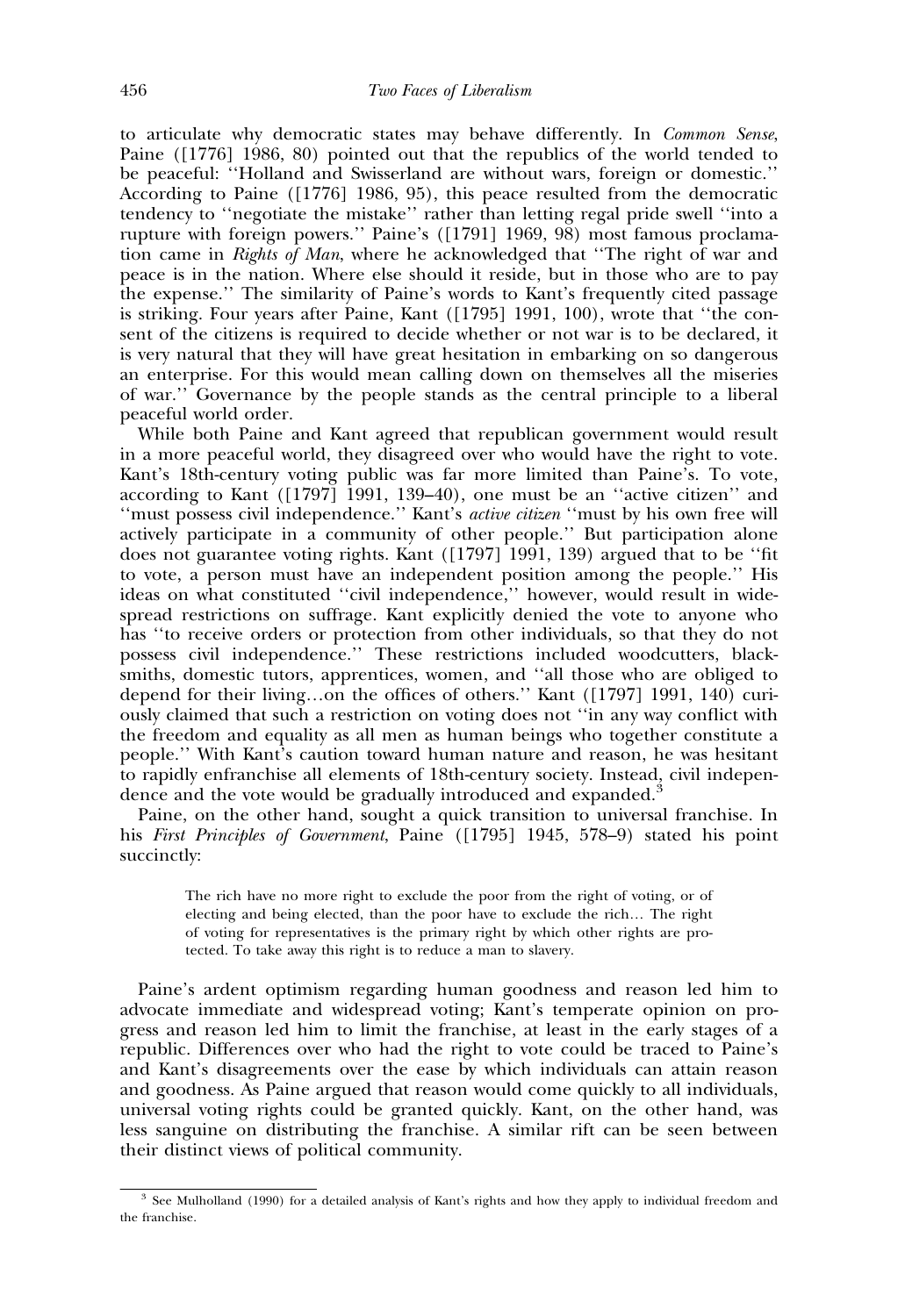## Nationalism and Ideas of Political Community

The differences between Paine's revolutionary liberalism and Kant's evolutionary liberalism intensify when we examine their views on political community and nationalism during the 18th century. Paine directed his efforts toward transforming notions of national privilege into the recognition of universal human rights. This is countered by Kant's cautious move toward a distant cosmopolitan right. But for Kant, the global system would long remain one of national attachments and state sovereignty.

Paine's spirited attacks on national attachments are legendary. Paine ([1791] 1969, 250) made his most famous statement amidst the revolution in France: ''my country is the world, and my religion is to do good.'' During the American Revolution, Paine ([1777] 1908, 191) reiterated how his ''principles are universal. My attachment is to all the world, and not any particular part.'' For Paine, a simple unity bound the individual to all mankind. Fierce national attachments should carry little weight with enlightened individuals.

Paine's optimism regarding the formation of liberal institutions was largely a consequence of what he witnessed in America. For Paine, America in the 18thcentury was a least-likely but confirming case for a naturally emerging harmony. If individuals from different nations and religions could come to live harmoniously in America, Paine ([1791] 1969, 188) reasoned, these virtues could be instilled throughout humanity:

If there is a country in the world, where concord, according to common calculation, would be least expected, it is America. Made up, as it is, of people from different nations, accustomed to different forms and habits of government, speaking different languages, and more different in their modes of worship, it would appear that the union of such a people was impracticable.

Paine ([1791] 1969, 182) stressed how America's ''settlers are emigrants from different European nations, and of diversified professions of religion, retiring from the governmental persecutions of the old world, and meeting in the new, not as enemies, but as brothers.'' The peaceful diversity that Paine observed in America would serve as his model of a new democratic world founded on international brotherhood. Paine's commitment to ensuring the rights of all humanity, regardless of national attachment, stands at the forefront of his revolutionary liberalism in international relations.

Turning to Kant, we see a distant aspiration for a cosmopolitan order, one that evolves after many stages of his universal history. When discussing the early stages of human development, Kant's orientation frequently revolved around the well-being of individual nation-states and their unique polities. He saw each 18th-century nation-state as a unique and autonomous entity that could not be merged or absorbed by another. According to Kant ([1795] 1991, 94) ''a state, unlike the ground on which it is based, is not a possession (patrimonium). It is a society of men, which no-one other than itself can command or dispose of. Like a tree, it has its own roots…'' For Kant, each nation was unique in law, custom, and history, rendering cosmopolitan understandings premature. This division of the world into nation-states has been decreed by nature. In contrast to Paine's universal brotherhood, Kant ([1795] 1991, 113) argued that ''nature uses two means to separate the nations and prevent them from intermingling—linguistic and religious differences.'' He also argued that isolation and autarky might, in some instances, be a wiser policy than interacting with other nations. Kant ([1795] 1991, 106–7) applauded the efforts of 18th-century Japan and China to limit contact with the western powers. As a result of this national uniqueness, each nation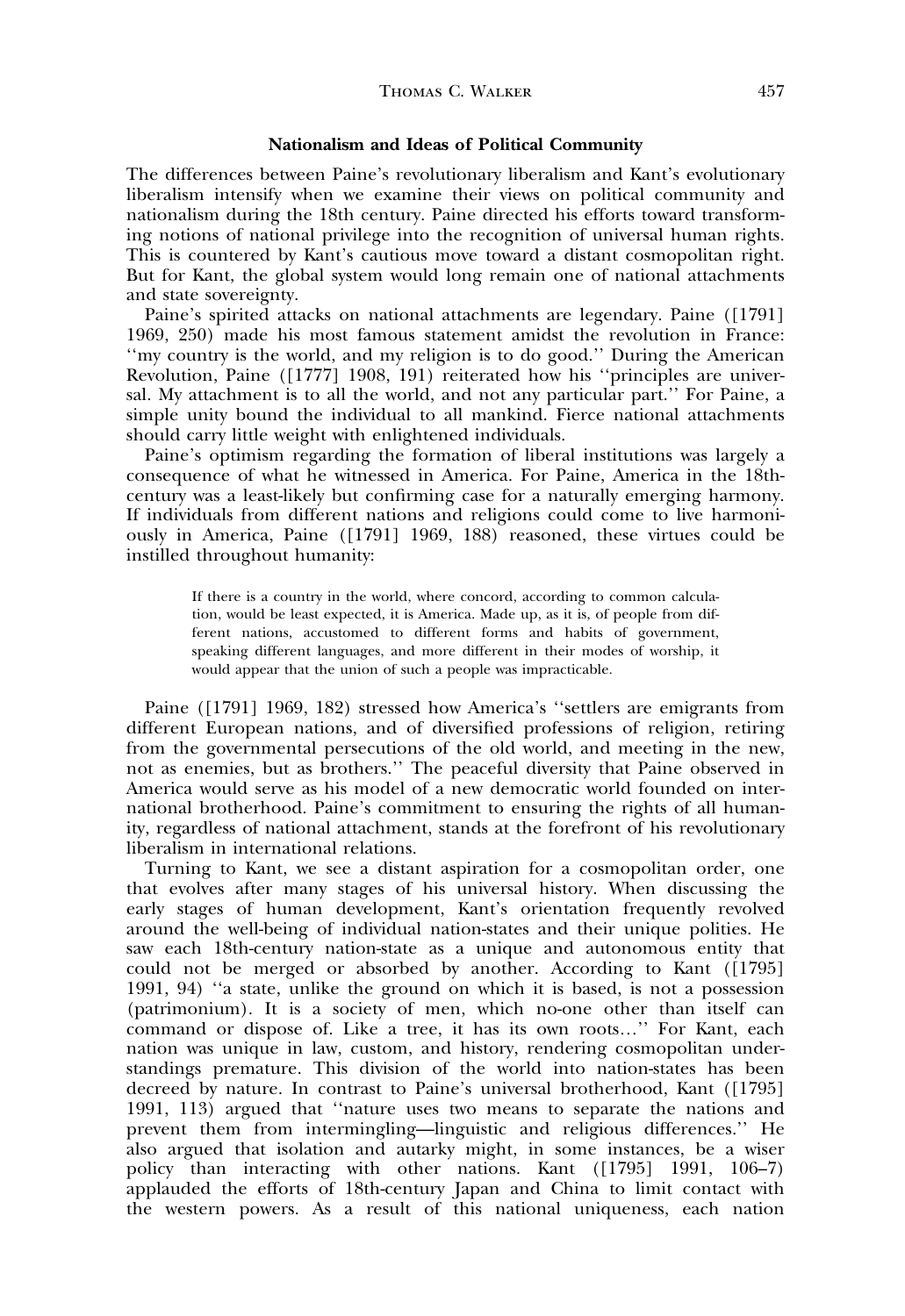should rule itself and no authority above the nation-state could effectively rule diverse peoples.

Kant therefore approached the idea of global governance gingerly. In addition to his famous barb against international law advocates as ''sorry comforters,'' Kant ([1795] 1991, 113) argued that a situation of ''many independent adjoining states…is preferred to an amalgamation of separate nations under a single power…for laws progressively lose their impact as the government increases its range, and a soulless despotism…will finally lapse into anarchy.'' A commitment to global governance would require some level of explicit and universal agreement on rights. Yet Kant's discussion of ''cosmopolitan right'' was quite minimal. In the subtitle to his ''Third Definitive Article of a Perpetual Peace,'' Kant ([1795] 1991, 105) stated that ''Cosmopolitan Right shall be limited to Conditions of Universal Hospitality.'' By hospitality, Kant meant the ''right of a stranger not to be treated with hostility when he arrives on someone else's territory.'' The confined view Kant took toward universal rights and international law was, however, not permanent. True to his evolutionary approach, Kant ([1784a] 1991, 51) frequently pointed to the future possibility of ''a perfect civil union of mankind," which could involve a more active global governance.<sup>4</sup>

National sovereignty, universal rights, and international law stand as another difference between evolutionary and revolutionary liberalism. While Kant's concept of sovereignty is not as rigid as the realist view, it does not call for an immediate recognition of universal rights of man to the extent put forth by Paine and other revolutionary liberals.

#### Free Trade and Peace: Slightly Different Causal Processes

The peaceful effect of trade remains central to the liberal research tradition. Even on this core liberal claim, differences between Paine's ebullience and Kant's caution can be detected. Paine was arguably the first popular proponent of free trade as a means of promoting peace. In the widely circulated Rights of Man, Paine ([1791] 1969, 234) asserted:

In all my writings, where the matter would permit, I have been a friend of commerce, because I have been a friend to its effects. It is a pacific system, operating to cordialize mankind, by rendering nations, as well as individuals, useful to each other…If commerce were permitted to act to the universal extent it is capable, it would extirpate the system of war.

Paine frequently pointed to how trade promoted international understandings, thereby working to ''cordialize'' mankind. Paine considered how interaction and experience would foster learning and understanding between different nations. Economic interaction would work to acquaint nations with one another and reduce misunderstandings that might lead to conflict. Trade would not only produce wealth but it would also reduce conflict by promoting understanding and unveiling the harmony of interests between free trading nations.

While Kant was also a friend of international commerce, his reasoning was somewhat distinct from Paine's. A less utopian and more pragmatic Kant posited that trade leads to peace because of the vested interests of

<sup>&</sup>lt;sup>4</sup> Several recent works challenge this reading of Kant's apprehensions with international law (see Tesón 1998; Cavallar and Reinisch 1998; Kleingeld 2004). While applying Kant's ideas on ethics to a global setting reinforces these conclusions, his political works explicitly critique international law as it was practiced in the 18th-century. This, of course, does not preclude Kant's idea of the gradual evolution of a more law governed federation of states. However, relative to Paine, Kant's commitment to global justice remains limited, as will be shown when discussing intervention.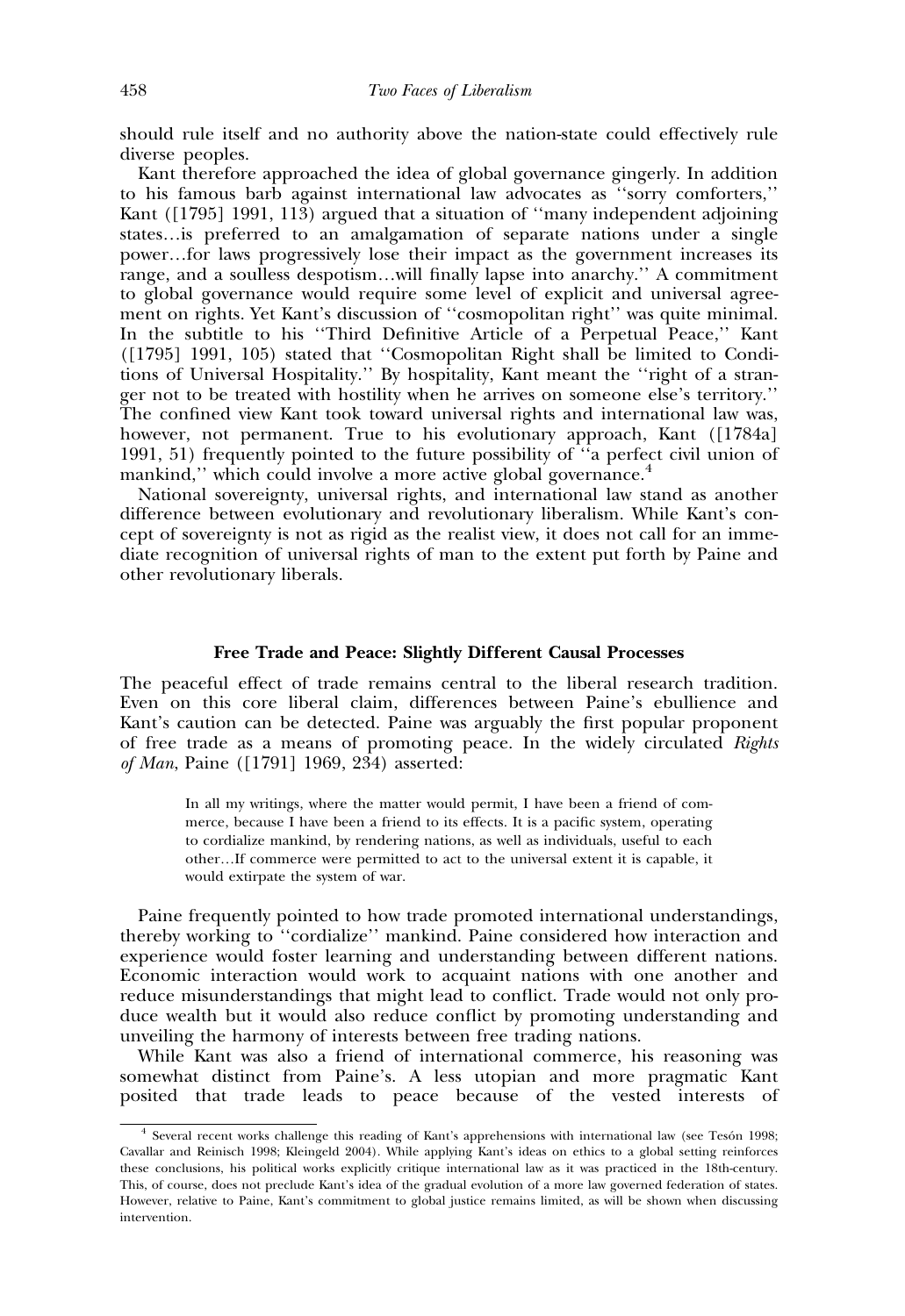international financiers and businessmen. Kant ([1795] 1991, 114) claimed that ''the spirit of commerce sooner or later takes hold of every people, and it cannot exist side by side with war. And of all the powers (or means) at the disposal of the power of the state, financial power can probably be relied on most'' [emphasis is Kant's]. Kant envisioned ''financial power'' and business interests as forces working to mediate all wars throughout the world. According to Kant, business concerns would grow into effective transnational agents for international peace due to interests, not morality. To preserve wealth generated through trade, Kant ([1795] 1991, 114) argued, ''states find themselves compelled to promote the noble cause of peace, though not exactly from motives of morality. And wherever in the world there is a threat of war breaking out, they [trading states] will try to prevent it by mediation.'' Low level conflicts, so long as they did not interfere with trade and transit, would be of little concern to these business interests. Given the broad liberal consensus on the importance of trade to peace, it is not surprising that differences between Paine and Kant would be so slight. More drastic differences emerge when we turn to military policies.

## Military Spending, Paine's Nonprovocative Defense, and Kant's Preventive Wars

The dangers of both military alliances and high levels of military spending are prevalent in all liberal international thought. Some of the earliest critiques of these realpolitik behaviors can be found in the works of Paine and Kant. These critiques tend to follow two distinct lines of argument. First, devoting too much national treasure to the military comes at the expense of social spending and may undermine liberal values in the domestic realm. Second, arms buildups may spark insecurity and suspicion by neighboring states. Rather than enhancing security through deterrence, as realists argue, arms buildups may spiral to war.  $\tilde{A}$ closer examination of Paine and Kant, especially on the second critique, demonstrates agreement over the problems associated with military spending but it also shows significant differences in their respective solutions. Paine advocated arms control and nonprovocative defense structures. While Kant generally agreed, he also highlighted the right to wage a preventive war against any neighboring state undergoing rapid militarization.

The first critique of military buildups focuses on the financial burdens imposed on the population. As a result of high military spending, Kant ([1784a] 1991, 51) argued, ''the world's present rulers have no money to spare for public educational institutions or indeed for anything which concerns the world's best interests (for everything has already been calculated out in advance for the next war).'' Paine voiced similar concerns. In the final parts of Rights of Man, Paine ([1791] 1969) advocated reduced military spending in order to fund old-age pensions and universal education. Paine ([1807] 1945) called for a navy composed of small gunboats and local militias because of their relatively low costs, their democratic character, and their nonthreatening nature. Paine ([1782] 1908, 281) was also concerned with how an emphasis on military values might corrupt democratic political institutions. These critiques of military spending remained a staple for liberal thought from the Enlightenment through Wilson's ''Fourteen Points,'' which called for, in Point IV, the lowest level of national armaments ''consistent with domestic safety'' (Link 1966, 77).

The second critique of high military spending warns of the dangers associated with increases in power, known widely as the "spiral model" (Jervis 1976). This view maintains that efforts to increase one's security by obtaining defensive weapons may be perceived as offensive by a neighboring state. Even benign military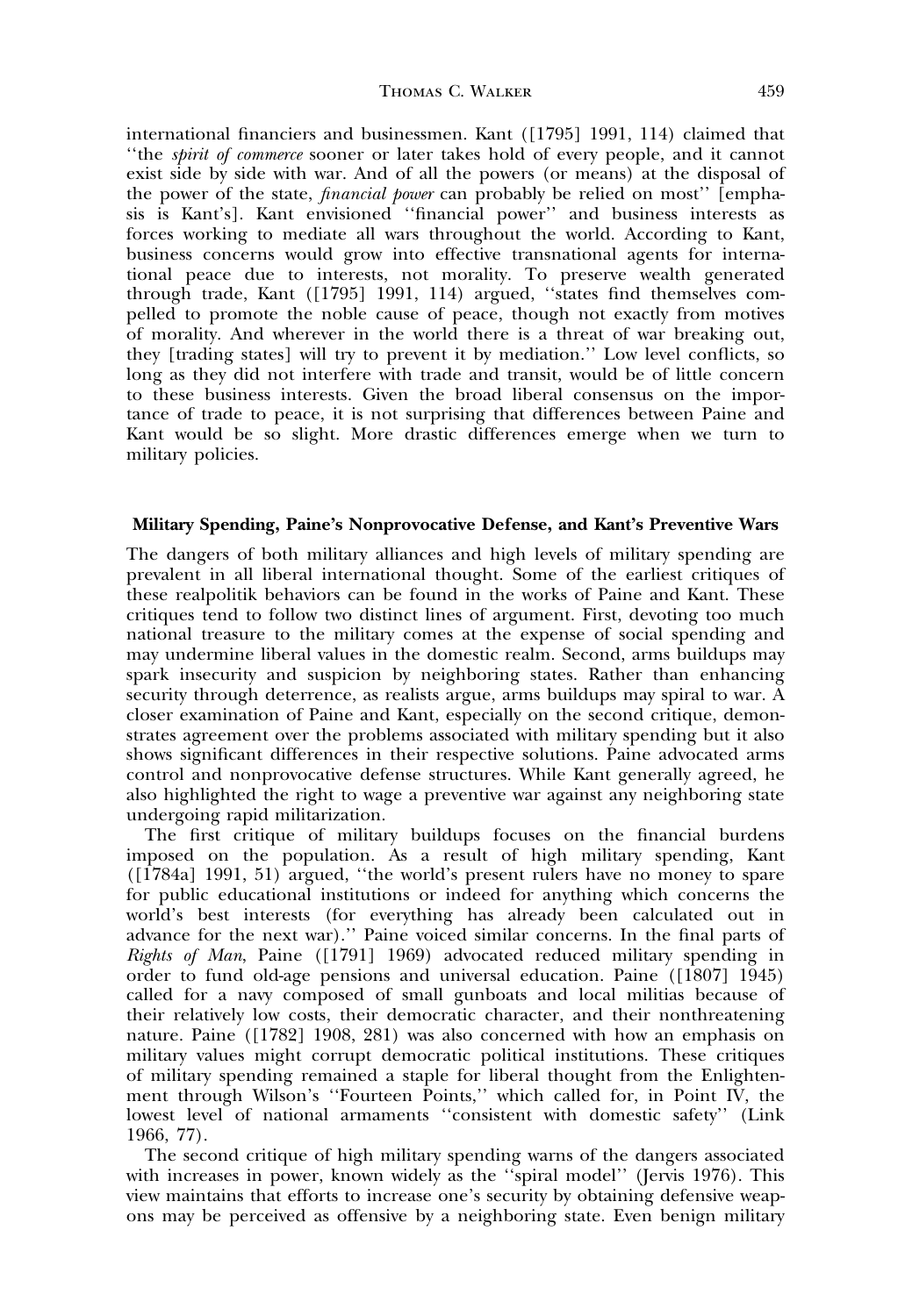buildups may increase a sense of insecurity and mistrust between states. In this vein of thought, Paine warned against Pitt's military buildup of British forces during the 1787 crisis with the Dutch. Through such buildups, Paine ([1787] 1908, 66) contended, ''the sparks of ill will are afresh kindled up between nations, the fair prospects of lasting peace are vanished.'' Paine's solution, and one endorsed by nearly all subsequent liberals, was arms reductions.

Kant shared Paine's concerns with how increased military preparation could threaten neighboring states. Armies, according to Kant ([1795] 1991, 94) ''constantly threaten other states with war by the very fact that they are always prepared for it…the armies are themselves the cause of wars…'' Kant ([1797] 1991, 168) later argued that any shift in power ''would create a threat to one state by augmenting the power of another.'' Kant, however, was not so quick to suggest easy solutions like universal arms reductions. In a momentary realpolitik lapse, Kant ([1795] 1991, 95; [1797] 1991, 167) argued that in an anarchical system, states must either balance power or launch ''preventative attacks'' against those states undergoing rapid military buildups. Kant ([1795] 1991, 102) emphasized how ''nation-states may be judged in the same way as individual men living in a state of nature, independent of external laws; for they [nation-states] are a standing offence to one another by the very fact that they are neighbors.'' In The Metaphysics of Morals, Kant ([1797] 1991, 167) again stressed how uncertainty over intentions would lead states to balance power and even launch preventive wars:

Apart from an actively inflicted injury (the first aggression, as distinct from the first hostilities), a state may be subjected to threats. Such threats may arise either if another state is the first to make military preparations, on which the right of anticipatory attack (ius praeventionis) is based, or simply if there is an alarming increase of power (potential tremenda) in another state which has acquired new territories. This is an injury to the less powerful state by the mere fact that the other state, even without offering any active offence, is more powerful; and any attack upon it is legitimate in the state of nature. On this is based the right to maintain a balance of power among all states which have active contact with one another (emphasis is Kant's).

Even in Perpetual Peace, Kant ([1795] 1991, 95) noted how any increase in power might ''compel them [opposing states] to mount preventive attacks.'' With few exceptions (see Orend 2000), Kant's references to realpolitik solutions have been ignored by recent scholarship.

For Kant, however, these challenges to peace would not be a permanent feature of international relations. They would be especially acute in the early stages where the international system is characterized by anarchy, threats, violence, and instinct rather than by reason, rights, and the pursuit of justice. As human reason developed, states would move closer toward the perpetual peace for which Kant is best known.

On the issue of military preparedness, we see a basic level of agreement between Paine and Kant on the dangers posed by increasing power. While both recognized the opportunity costs and dangers of military preparedness, Kant did not propose easy solutions like arms control that hinge on optimistic assumptions of cooperation between states. Instead, Kant ([1795] 1991, 102) acknowledged that the international system was developing slowly from a precarious ''state of nature.'' In such a system, Kant reasoned, military force and relative capabilities would remain salient features for a time. For Paine, military force would quickly grow obsolete, hastened by widespread democratic revolutions. The facile, revolutionary nature of Paine's liberalism is, once again, at odds with the slowly evolving, less utopian liberalism laid out by Kant.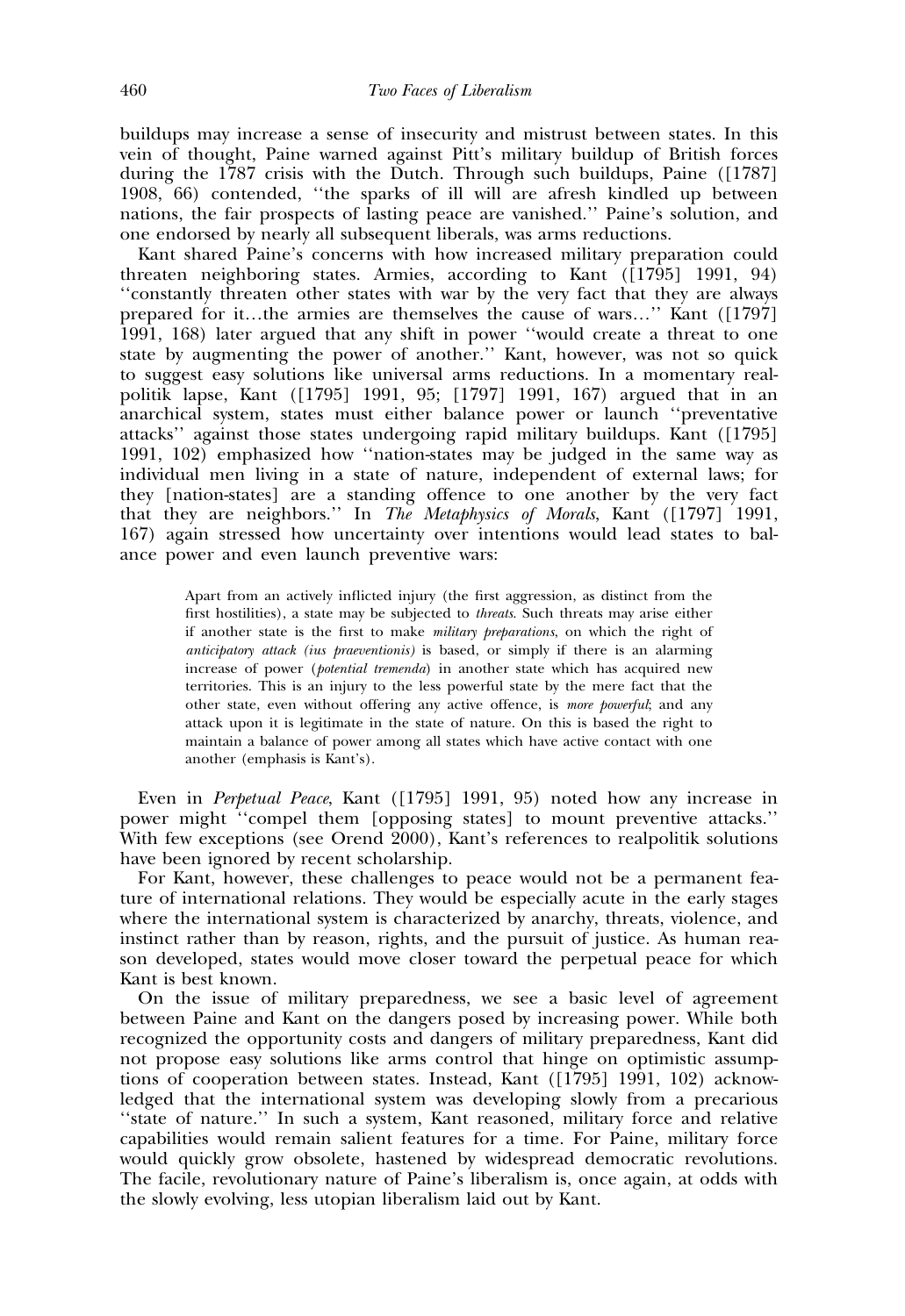## Kant's Nonintervention and Paine's Descent Upon England

The most striking difference between Paine and Kant can be found on the question of military intervention to promote democratic rule. While Kant opposed such action, Paine was a strong advocate of military intervention to spread democracy. In his 1792 dedication of Rights of Man, Paine promised to join the French general Lafayette in ''the Spring Campaign'' that would ''terminate in the extinction of German despotism, and in establishing the freedom of all Germany.'' Paine's justification for a military intervention was clear: ''When France shall be surrounded with revolutions, she will be in peace and safety.'' France's national security, Paine reasoned, depended upon extending democracy to neighboring states, even by force of arms.

Paine tried to justify intervention in England with the same national security logic. Paine ([1798] 1945, 1,403) argued that ''there will be no lasting peace for France, nor for the world, until the tyranny and corruption of the English government be abolished, and England, like Italy, becomes a sister Republic.'' Again, Paine presented a vision of an interdependent world where all democracies would be faced with constant threats from nondemocratic states. The solution was to foster or force democratic governance the world around.

Paine publicly advocated intervention in England. While still an active member of the French Assembly, Paine ([1798] 1945, 1,404) offered a ''small patriotic donation'' of ''five-hundred livres'' to help finance a French-led ''descent'' on England. According to Paine's ([1804] 1908, 680) account, Bonaparte was to command the descent. ''By agreement between him and me, I was to accompany him...to give the people of England an opportunity of forming a government for themselves, and thereby bring about peace.'' Paine never considered this an invasion but rather the effort to help lead the English people away from an oppressive tyranny. Paine envisioned how a liberated English people would quickly join the family of democratic nations and help usher in a new period of global peace and prosperity.

Paine's use of the term ''descent'' provides the fitting image of coming down from above to assist with establishing an enlightened and just form of government. Implicit in Paine's ideas on intervention is an inferiority of the target nation. For Paine ([1792] 1908, 286), ''the inhabitants of a monarchical country are often intellectually degenerate and are distinguished for their servile disposition.'' Such people need urging, if not stern guidance, to achieve freedom. What ensued was a messianic zeal bent on transforming the world into democracies—or ''to begin the world over again,'' as Paine ([1776] 1986, 120) promised in Common Sense. Similar pretensions have characterized motives for democratic military interventions since Paine's initial efforts.

The military interventions that Paine championed, however, would be relatively small by 18th-century military standards. The descent on England, for instance, could be funded by ''small patriotic donations.'' No large naval vessels would be needed. Instead, Paine ([1804] 1908) advocated the use of his small gunboats to be rowed across the channel. For Paine, military force could topple governments but could not transform societies. Rather, as was the case in England, military force would free progressive factions from within to bring about rapid political transformation. Thompson (1963) chronicled Paine's collaborations with various English reformers seeking to democratize the regime. Once in England, persuasion and reason would prove more valuable than military might.

Paine's enthusiasm toward these types of interventions relate directly to his optimism regarding human nature and reason. Tyrannical forms of government rob individuals of their natural goodness. For Paine ([1791] 1969, 182), once ''governmental persecutions'' are removed mankind will come together ''not as enemies, but as brothers.'' Paine's ([1791] 1969, 178) excessive optimism is most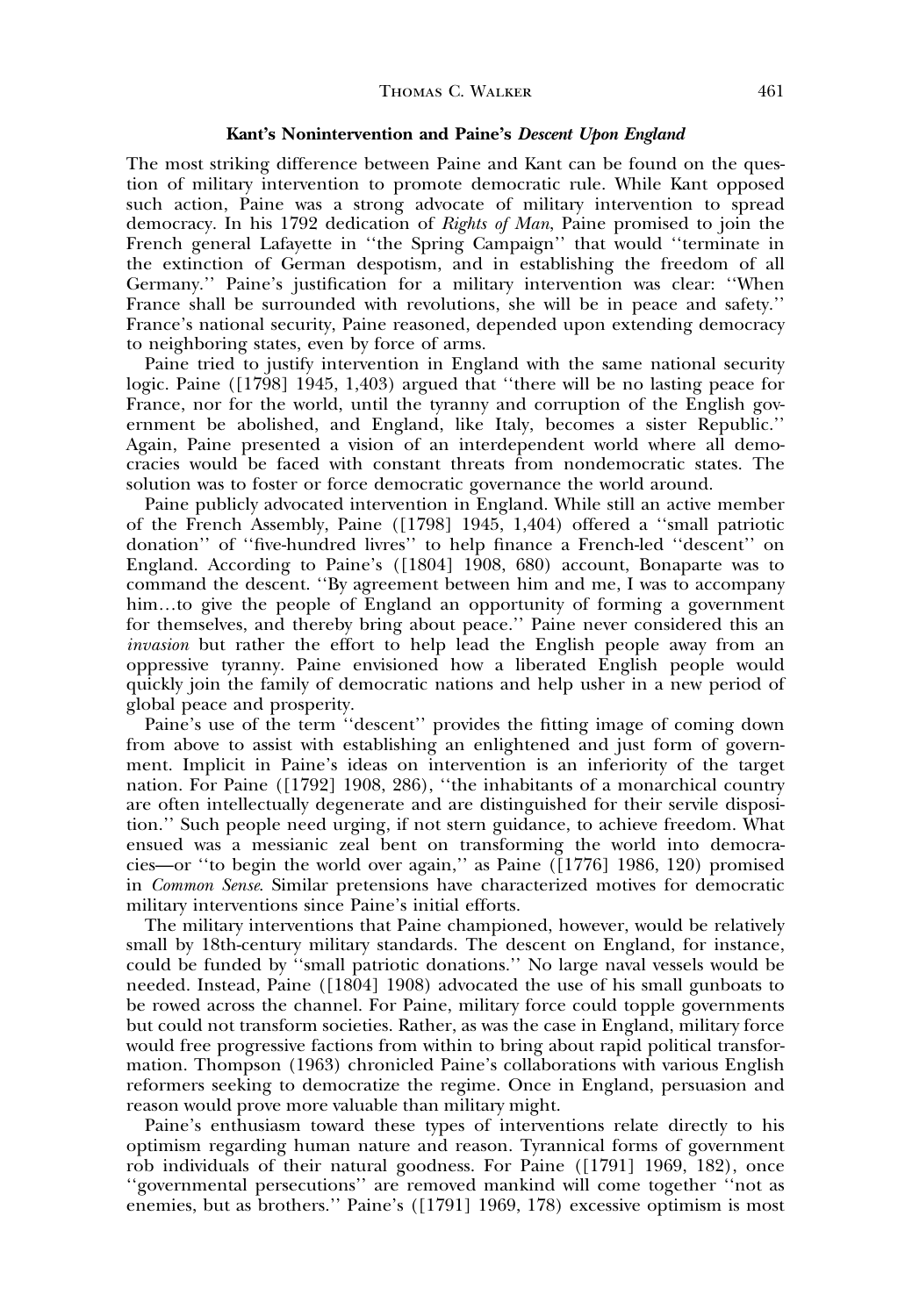evident in his predictions that republican governments would establish themselves across Europe within seven years. In Paine's worldview, if individuals were given the opportunity to reason freely, they would promptly embrace democracy, peace, and justice. Led by lofty views of human reason and goodness, revolutionary liberals continue to envision rapid global transformations.

In direct opposition to Paine, Kant issued a firm warning against interventions to shape domestic political institutions. Kant made the principle of nonintervention one of his Preliminary Articles of a Perpetual Peace.<sup>5</sup> Kant ([1795] 1991, 96) was explicit that ''No state shall forcibly interfere in the constitution and government of another state.'' Kant defended the principal on the following grounds:

The interference of external powers would be a violation of the rights of an independent people which is merely struggling with its internal ills. Such interference would be an active offence and would make the autonomy of all other states insecure.

The principle of sovereignty protected against the rampant interventionism that characterized Europe during the Thirty Years War, a historical precedent surely not missed by Kant. In Kant's view, sovereignty was to be respected and such respect was in the interest of all states.

Kant reiterated that even the most despotic states should be protected from outside interference. Kant ([1795] 1991, 118) argued that ''no state can be required to relinquish its constitution, even if the latter is despotic.'' Any governing constitution, Kant continued, is ''better than none at all, and the fate of premature reform would be anarchy.'' In keeping with his gradual and evolutionary approach to political development, Kant saw any rush toward rapid transformations as counterproductive and potentially dangerous.

While republican states are discouraged from actively intervening, Kant still envisioned one republic leading the way to perpetual peace. But this would be done by example, not by force: ''For if by good fortune one powerful and enlightened nation can form a republic (which is by its nature inclined to seek perpetual peace), this will provide a focal point for a federal association among other states'' (Kant [1795] 1991, 104). Through a process of gradual approximation, Kant's federation of republican states and perpetual peace would slowly expand.

Kant did offer some specific conditions under which intervention could be justified. Intervention, Kant ([1795] 1991, 96) cautioned, could only take place if a state had been ''split into two parts, each of which set itself up as a separate state and claimed authority over the whole. For it could not be reckoned as interference in another state's constitution if an external state were to lend support to one of them, because their condition is one of anarchy.'' In yet another reference to power politics, Kant allowed a neighboring state to intervene militarily and assist one faction—its favored faction—in a civil war. However, in the absence of state failure or civil war, the principle of state sovereignty must be honored, at least until global society matures.

Kant's prohibition against intervention in *Perpetual Peace* relates directly to his gradualism in Universal History. While we can expect the gradual expansion of constitutions that protect individual rights, the process of democratization cannot be accelerated by outside intervention. Political institutions must evolve slowly and indigenously because ''reason does not itself work instinctively, for it requires trial, practice, and instruction'' (Kant [1784a] 1991, 42). Perhaps as an acknowledgment to the challenges of applying reason to the realm of politics,

<sup>&</sup>lt;sup>5</sup> While there is no clear indication that Kant was responding to Paine's revolutionary rhetoric, it would have been impossible for Kant not to be well acquainted with Paine's Rights of Man. By most estimates, at least 300,000 copies of Rights were in circulation around Europe and translated into all the major languages by 1793.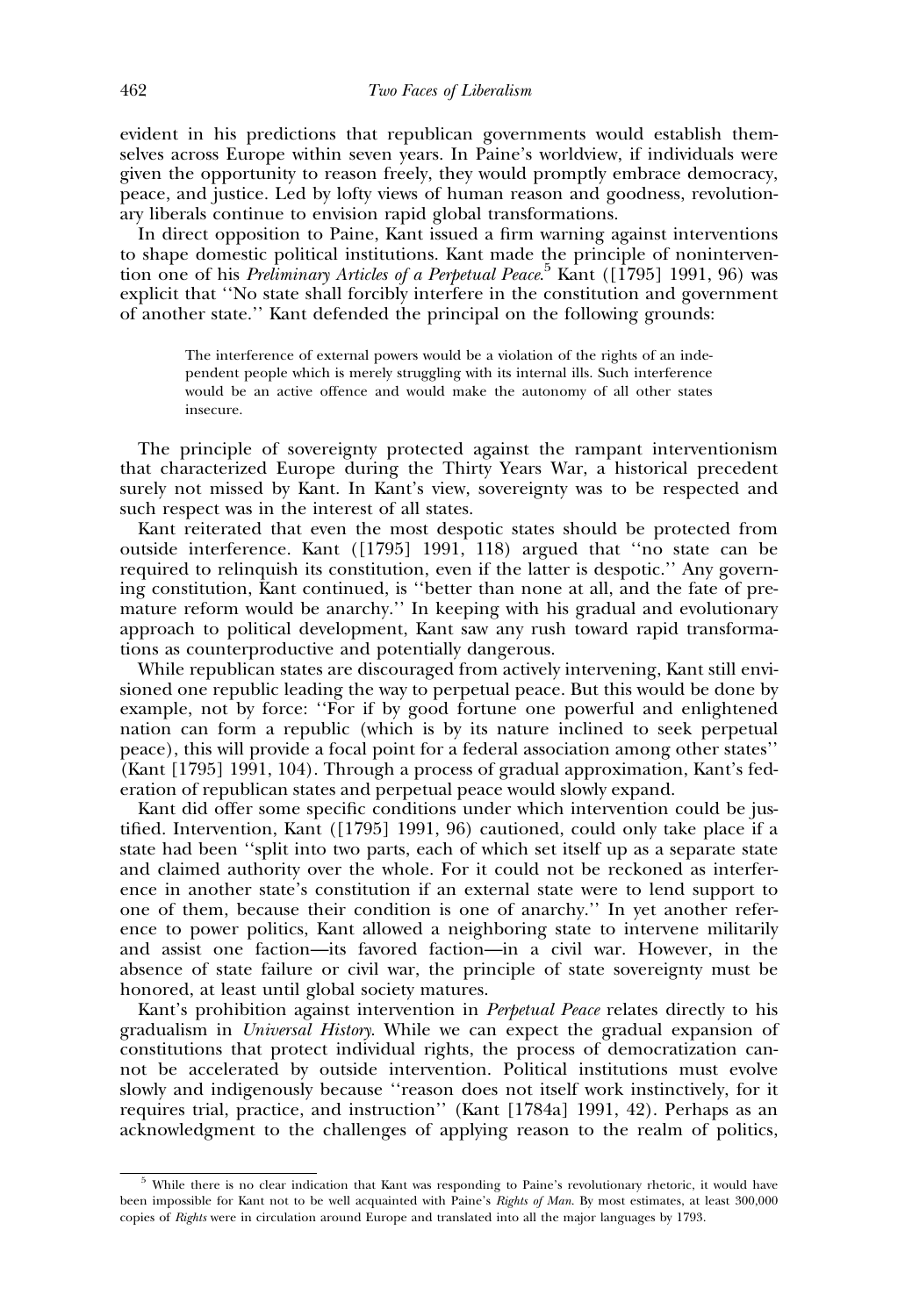Kant ([1797] 1991) sought to limit the franchise initially. But Kant ([1784a] 1991, 52) was confident that in the end, ''we shall discover a process of improvement in the political constitutions of our continent.'' For Kant, the slow path to peace would take much longer than the seven years prophesied by Paine.

On the issue of intervention, liberals in the tradition of Kant are far more restrained and cautious. While Paine advocated military intervention to bring freedom to all people who suffer the injustices brought about by nondemocratic governance, Kant realized that freedom and justice would not come about easily or immediately. As an extension of his cautious faith in democratic processes, Kant reasoned that a just society could not be imposed by forces outside the actual polity. The ebullient Paine, on the other hand, saw no virtue in patience when rights were being trod upon. Like many of the divergences between Paine and Kant, their opposing views of intervention to spread democratic institutions raise perennial questions for research in international relations. To some of these questions we will now turn.

## Echoes of Paine and Kant in Contemporary International Relations

Many questions explored by Paine and Kant remain salient to the current liberal research program in international relations. Many of their claims have been supported empirically, which is a relatively infrequent outcome in the study of international relations (Vasquez 1998). For instance, the prediction that democratic governance would expand has been supported by Gurr, Jaggers, and Moore (1990), among others. Kant's prediction of a slow expansion of democracy fits the empirical evidence better than Paine's. Most noteworthy, however, is the conjecture that democracies will be peaceful with one another. This has been widely confirmed by a number of scholars (Doyle 1983; Rousseau 2005; Russett 1993; Chernoff 2004 for a recent review). Kant's concerns with the evolutionary nature of the democratic peace has been explored and supported by Cederman (2001) and Mitchell, Gates, and Hegre (1999). The deluge of research supporting the democratic peace led Levy (1988, 662) to conclude that the ''absence of war between democratic states comes as close as anything we have to an empirical law in international relations.'' Paine ([1776] 1986, 95) first posited these peaceful proclivities in his Common Sense and Kant ([1795] 1991, 100) predicted the same in ''Perpetual Peace.'' Paine ([1791] 1969), however, was the first to emphasize the dyadic nature of the democratic peace (i.e., democracies may not be more peaceful, but will be peaceful with one another).

In addition to the democratic peace finding, democratic states demonstrate uniqueness in other realms. In their study of democratic effectiveness in war, Reiter and Stam (2002, 62) noted Paine's assertion that democratic soldiers ''would be worth 'twice the value' of a soldier of a monarchy.'' Their findings largely coincide with Paine's expectations. Fordham and Walker (2005, 154) examined the claim, made by both Paine and Kant, that democracies would devote less of their resources to the military. Fordham and Walker (2005, 154) concluded that ''democratic states allocate a smaller share of their national resources to military uses than do autocracies.'' All of the above studies supported Paine's and Kant's assertions that republican regimes would tend to behave differently in the international system than authoritarian states.

Readings of Kant have also contributed to an expanded liberal research agenda by highlighting variables besides regime type. For instance, Russett and Oneal (2000) look directly to Kant to broaden liberalism to include variables like international organization membership and trade flows. Russett and Oneal (2000, 154) find that increased trade tends to reduce militarized disputes between states, as Paine and Kant predicted. Barbieri (2002), on the other hand, offers some caveats regarding this relationship. These empirical studies, however,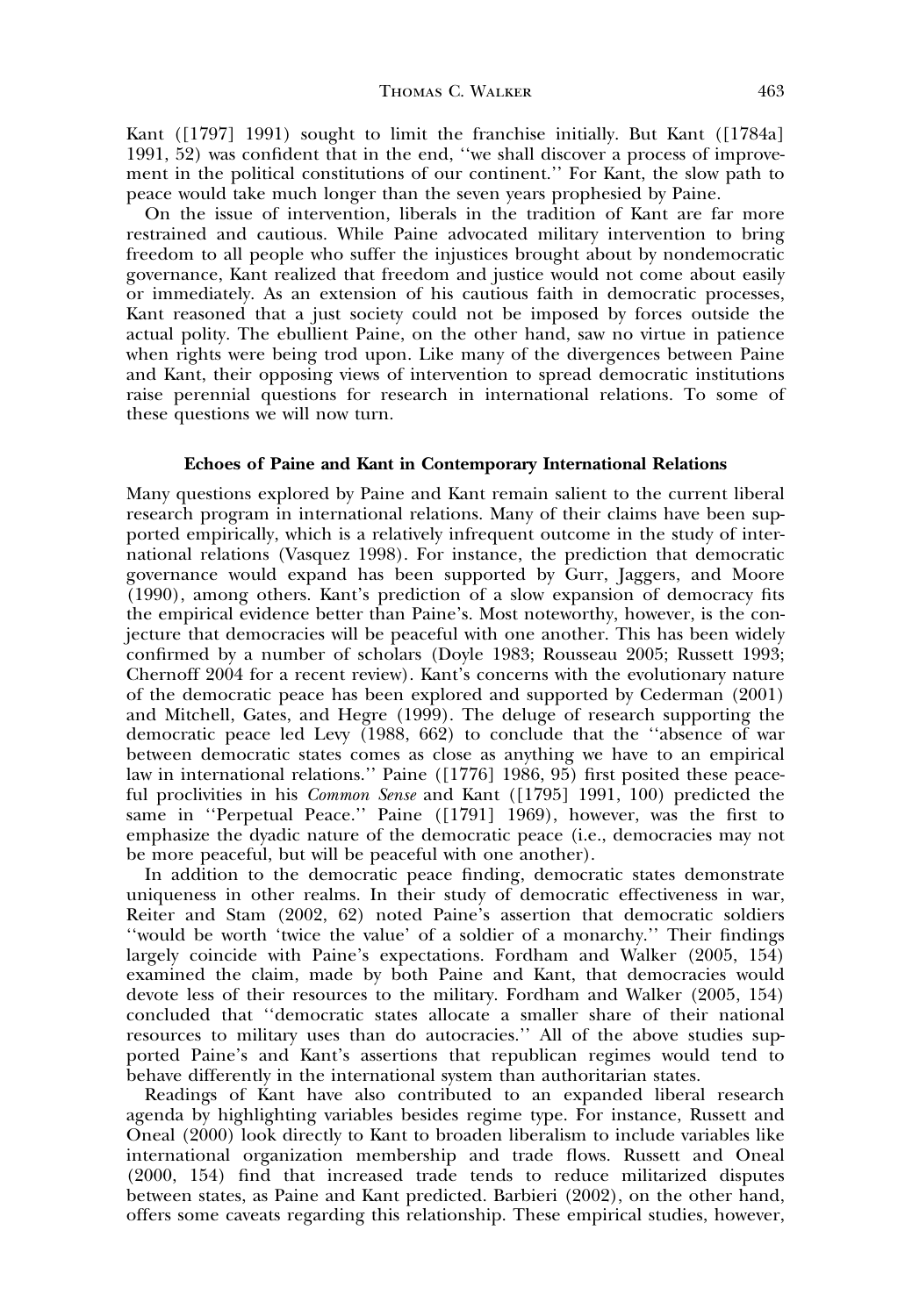could benefit by recognizing Paine's and Kant's distinct causal paths between trade and peace. Kant, as previously noted, based the association between trade and peace on the rational pursuit of self-interested actors (i.e., business interests). Taking a different tack, Paine emphasized how trade would lead to friendly understandings, thereby exposing a harmony of interests shared by all free peoples. In Paine's view, trade could reduce both the likelihood of war and all other types of international conflict as well. For Kant, trade works primarily to reduce the likelihood of war. This distinction has some ramifications for research on trade and international conflict. To assess the Kantian claim the dependent variable would be war that interrupts trade or serious militarized disputes that interrupts trade; lower level militarized interstate disputes would not be relevant since they would not likely jeopardize trade flows. To assess Paine's claims about the emerging harmony of interests through international trade, interstate disputes at all levels would be examined since any dispute would indicate the lack of cordial and harmonious relations between states. While Paine saw trade as a way to foster international harmony and understanding, Kant envisioned trade as a way to limit war. The question of how free trade will transform relations between states in a peaceful and positive manner has remained a central theme in liberal international relations theory—ranging from Mitrany ([1943] 1966) view of economic integration to the Washington Consensus. However, the divergence between Paine and Kant clarifies possible causal processes driving this relationship. For Kant, trade would only dampen the most serious conflicts. Paine saw trade as a means of exposing a harmony of interest and dampening all types of conflict and misunderstanding.

The difference between Paine and Kant on the issue of military intervention illuminates a question that has long troubled students of international relations. Cavallar and Reinisch (1998) relied directly on Kant in their study of intervention and peacekeeping in failed states. In their examinations of how ideas of intervention have evolved over time, Donnelly (1995) and Finnemore (2003) discussed the growing acceptance of humanitarian intervention in global society. Walzer (1995, 55) noted the ''small but growing number of people on the left who now favor intervening, here and there, driven by an internationalist ethic.'' These new advocates of intervention, according to Walzer (1995, 55), opposed the practice during the Cold War. However, the specific conditions justifying intervention remain murky at best. Normative theorists struggle over the question. Rawls (1999, 62), for instance, did not allow liberal peoples to intervene in the domestic affairs of what he terms ''decent peoples'' (i.e., those nonliberal, and often nondemocratic states). However, in the case of outlaw states, Rawls (1999, 81) advocated active intervention: ''Liberal and decent peoples have the right, under the Law of Peoples, not to tolerate outlaw states…Outlaw states are aggressive and dangerous; all peoples are safer and more secure if such states change, or are forced to change, their ways.'' Rawls did not stipulate the precise type of force and the length of time required to enact this change. Nor did Rawls appreciate how decent peoples might be recast as outlaw states to justify intervention.

With the American invasion of Iraq in 2003, liberal discussions over the issue of military intervention to spread democracy have grown both more salient and pointed. The recent liberal division follows along the lines of Paine and Kant. Some accentuate revolutionary liberalism and posit intervention as a liberal imperative. Vasquez (2005, 311) critically noted how ''liberal foreign policy'' includes both ''the spread of democracy'' and the ''doctrine of armed humanitarian intervention.'' In response to the American invasion of Iraq, Owen (2005, 1) stated that ''The defining act of Bush's presidency was grounded in a theory that…democracies do not fight one another.'' Owen, however, wrongly associated intervention with the democratic peace and liberalism more broadly.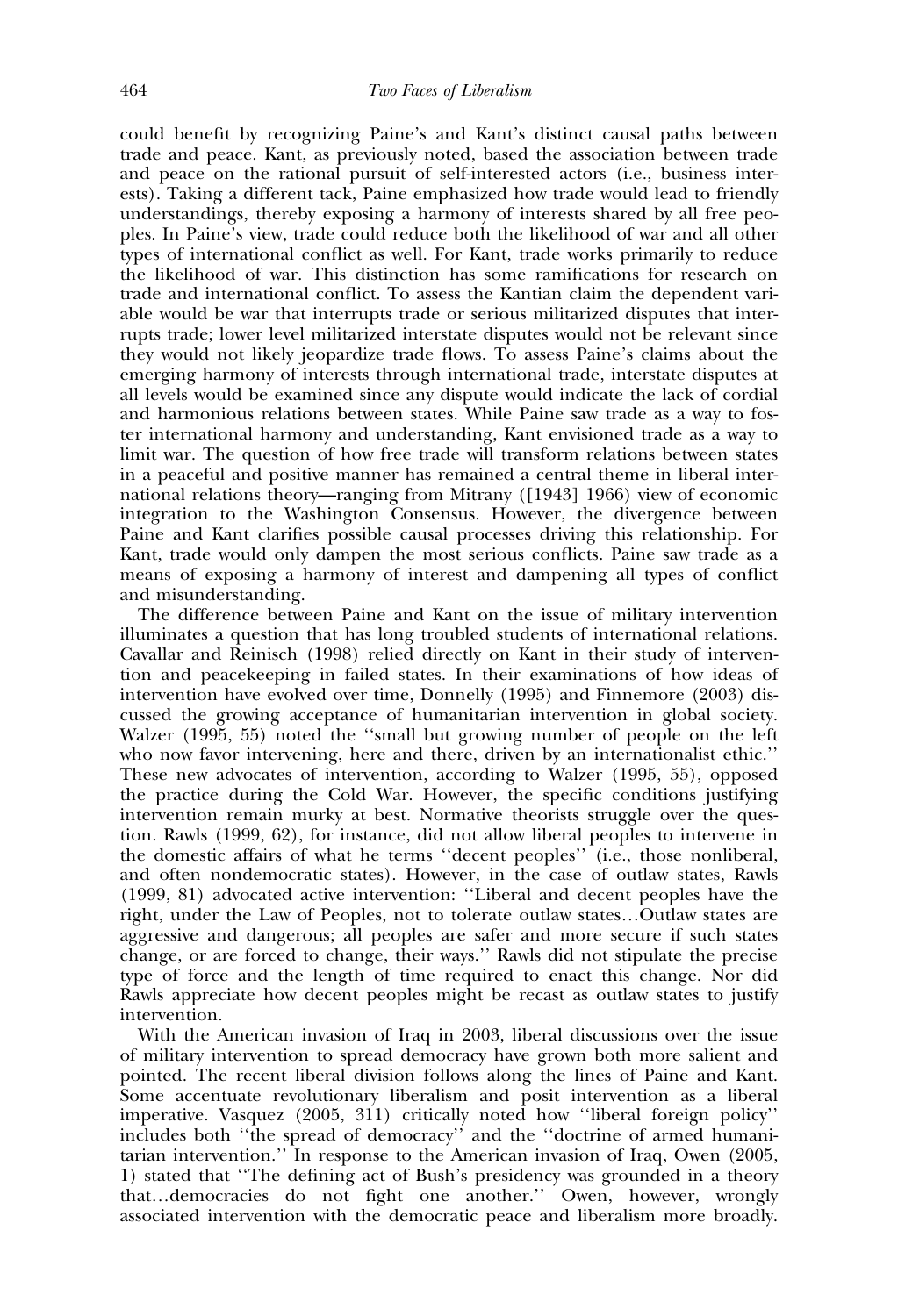Interventions cannot be tied to all liberals, as demonstrated by Kant's evolutionary liberalism. Armed intervention to spread democracy and global peace remains a unique feature of revolutionary liberalism.

Many contemporaries have taken on a Kantian, evolutionary approach to the question of intervention to spread democracy. Rhodes (2003, 141), for instance, argued that the emergence of a liberal society is a ''process inseparable from great, long-term, historical developments in culture and economics.'' The emergence of liberalism ''happens—or fails to happen—not because a hegemon wills it, but because of organic developments within human consciousness and societal operations…'' (Rhodes 2003, 141). These developments cannot be accelerated by military intervention. Russett (2005, 395) denied any association between liberalism and intervention: ''Most democratic peace theorists, moreover, do not endorse democratic regime change by great-power external military intervention.'' While the empirical evidence of the interdemocratic peace can be compelling, it simply does not speak to how liberal democratic regimes emerge and the role that military intervention might play in this emergence. As a result, efforts to democratize by force are beyond the pale of evolutionary liberalism. Instead, such efforts reside with the revolutionary liberal's optimistic assessments of human nature and easy political transformation.

#### Conclusion

This comparison of Kant's evolutionary liberalism and Paine's revolutionary liberalism achieves several ends. First, this study demonstrates the continuity of liberal thought reaching back to the Enlightenment. Paine and Kant are emblematic of a broad liberal consensus as well as a certain liberal discord. All liberals share a broad faith that democracies will remain at peace with one another and free trade will contribute to that peace. Liberals also share a general mistrust of military spending as a means to achieve security. While liberals agree that a democratic world will be a more peaceful world, they disagree over marshalling military force to achieve this end. I have argued that the sources of this disagreement—as it is represented in the thought of Paine and Kant—are rooted in their respective foundational assumptions in human nature. Paine's optimism facilitates military intervention to spread democratic institutions. Kant's evolutionary liberalism, with its emphasis on gradual institutional development, draws the opposite conclusion. These two distinct but still liberal visions continue to invite reflection by students of international relations.

Second, on a broader theoretical front, this comparison of Paine and Kant welcomes a better understanding of the relationship between realism and liberalism. With this refined understanding, even some of the long-established realist critiques of liberalism become clearer. Many of the most poignant passages of Edward H. Carr's (1939) and Hans Morgenthau's (1946, 1948) critiques of liberalism take easy aim at aspects of natural harmony, the ease of international cooperation, and the inherent goodness of man. While these critiques may be fitting for the most utopian aspects of Paine's revolutionary liberalism, they miss the mark of Kant's more cautious approach to liberal internationalism. For Kant, the path to perpetual peace would never be easy, quick, or inevitable. By entitling his most famous essay *Toward Perpetual Peace*, Kant was highlighting the struggle toward a distant and perhaps unachievable end. The final stage of evolution of a global society might never be attained. But to strive toward this end differentiates his liberal thought from realism. And to admit that such an end might never be achieved due to certain aspects of the human condition differentiates his approach from the revolutionary liberalism of Paine. If this reading of Kant is correct, the long-entrenched dichotomy between realism and liberalism in international relations theory may be misplaced.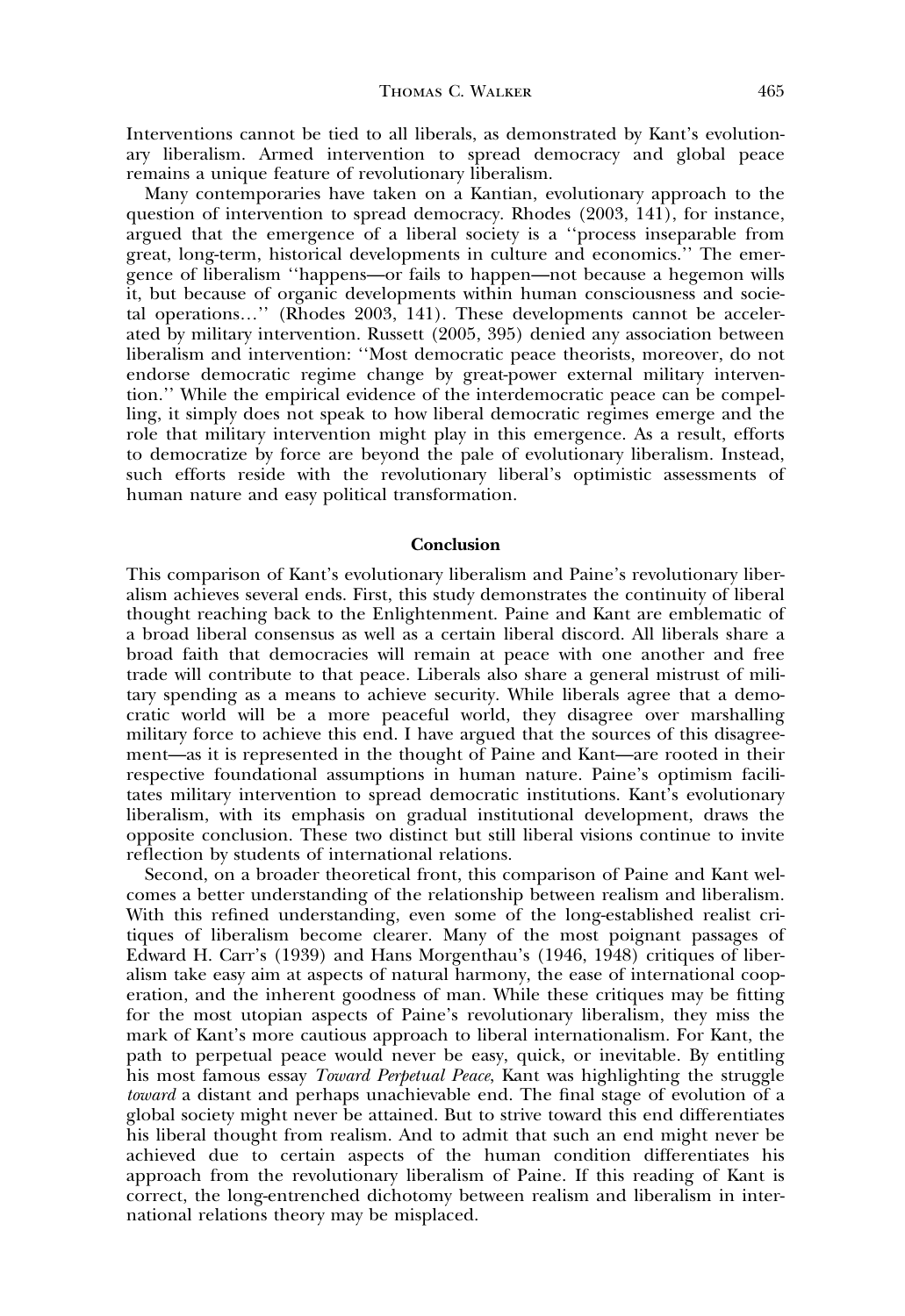Kant's evolutionary liberalism offers a middle way between the two extremes of liberal utopianism and the pessimism of realism. While durable, the simple dichotomy between utopian liberalism and the fatalism of realpolitik was never terribly compelling. Morgenthau's (1948, 17) claim that ''the drives to live, to propagate, and to dominate are common to all men'' is no more helpful than Paine's (1794, 83) opposite claim that the ''moral duty of man consists in imitating the moral goodness and beneficence of God.'' Kant's (1798, 181) view that human nature is a ''mixture of evil and goodness in unknown proportions'' leads us away from simplistic, deterministic explanations. And in acknowledging differences between Kant's evolutionary liberalism and Paine's revolutionary liberalism, a more nuanced spectrum of international relations theory begins to emerge.

#### References

- Barbieri, Katherine. 2002. The Liberal Illusion: Does Trade Promote Peace. Ann Arbor, MI: University of Michigan Press.
- BECK, LEWIS WHITE. 1963. Kant: On History. Indianapolis, IN: Bobbs-Merrill.
- CARR, EDWARD H. 1939. The Twenty Years' Crisis. London: Macmillan and Company.
- Cassirer, Ernst. [1918] 1981. Kant's Life and Thought. Translated by James Haden. New Haven, CT: Yale University Press.
- Cavallar, Georg. 2001. ''Kantian Perspectives on Democratic Peace: Alternatives to Doyle.'' Review of International Studies 27 (2): 229–248.
- Cavallar, Georg, and August Reinisch. 1998. ''Kant, Intervention and the Failed State.'' Kantian Review 2: 91–106.
- Cederman, Lars. 2001. ''Back to Kant: Reinterpreting the Democratic Peace as a Machrohistorical Learning Process.'' American Political Science Review 95 (1): 15–32.
- Chernoff, Fred. 2004. ''The Study of the Democratic Peace and Progress in International Relations.'' International Studies Review 6 (1): 49–78.
- DEUDNEY, DANIEL. 2007. Bounding Power: Republican Security Theory From the Polis to the Global Village. Princeton, NJ: Princeton University Press.
- Donnelly, Jack. 1995. ''State Sovereignty and International Intervention: The Case of Human Rights.'' In Beyond Westphalia? State Sovereignty and International Intervention, ed. Gene Lyons and Michael Mastanduno. Baltimore, MD: Johns Hopkins University Press.
- DOYLE, MICHAEL. 1983. "Kant, Liberal Legacies, and Foreign Affairs (Part I)." Philosophy and Public Affairs 12 (3): 205–235.
- Doyle, Michael. 1997. Ways of War and Peace: Realism, Liberalism and Socialism. New York: W.W. Norton.
- Finnemore, Martha. 2003. The Purpose of Intervention: Changing Beliefs About the Use of Force. Ithaca, NY: Cornell University Press.
- Fordham, Benjamin, and Thomas Walker. 2005. ''Kantian Liberalism, Regime Type, and Military Resource Allocation: Do Democracies Spend Less?" International Studies Quarterly 49 (1): 141-157.
- Franceschet, Antonio. 2001. ''Sovereignty and Freedom: Immanuel Kant's Liberal Internationalist Legacy.'' Review of International Studies 27 (2): 209–228.
- FREYBERG-INAN, ANNETTE. 2004. What Moves Man: The Realist Theory of International Relations and its Judgment of Human Nature. Albany, NY: State University of New York (SUNY) Press.
- Gallie, William B. 1978. Philosophers of Peace and War: Kant, Clausewitz, Marx, Engels and Tolstoy. Cambridge: Cambridge University Press.
- Gates, Scott, Torbjorn Knutsen, and Jonathon Moses. 1996. ''Democracy and Peace: A More Skeptical View.'' Journal of Peace Research 33 (1): 1–10.
- Gurr, Ted R., Keith Jaggers, and Will Moore. 1990. ''The Transformation of the Western State: The Growth of Democracy, Autocracy, and State Power Since 1800." Studies in Comparative International Development 25 (1): 73–108.
- Hermann, Margaret, and Charles Kegley. 2001. ''Democracies and Intervention: Is There a Danger Zone in the Democratic Peace?'' Journal of Peace Research 38 (2): 237–245.
- HOFFMANN, STANLEY. 1965. The State of War. New York: Praeger.
- Holsti, Kalevi. 1985. The Dividing Discipline: Hegemony and Diversity in International Theory. Boston, MA: Allen and Unwin.
- HOWARD, MICHAEL. 1978. War and the Liberal Conscience. New Brunswick: Rutgers University Press.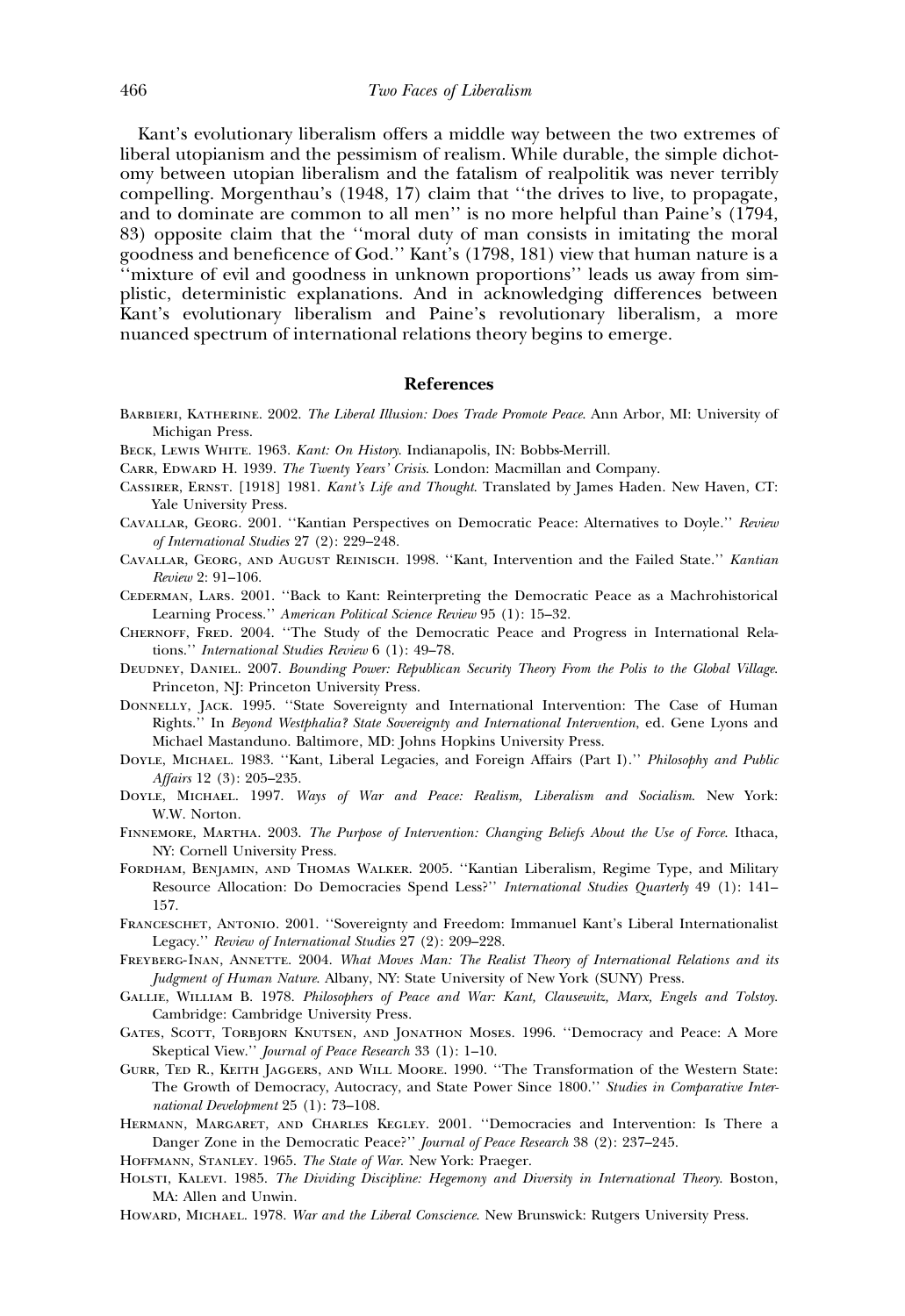- JAHN, BEATE. 2005. "Kant, Mill, and Illiberal Legacies in International Affairs." International Organization 59 (January): 177–207.
- Jervis, Robert. 1976. Perception and Misperception in International Politics. Princeton, NJ: Princeton University Press.
- Kant, Immanuel. [1784a] 1991. ''Idea for a Universal History With a Cosmopolitan Purpose.'' In Kant's Political Writings, ed. Hans Reiss. Cambridge: Cambridge University Press.
- KANT, IMMANUEL. [1784b] 1991. "An Answer to the Question: What is Enlightenment?" In Kant's Political Writings, ed. Hans Reiss. Cambridge: Cambridge University Press.
- KANT, IMMANUEL. [1786] 1991. "Conjectures on the Beginning of Human History." In Kant's Political Writings, ed. Hans Reiss. Cambridge: Cambridge University Press.
- Kant, Immanuel. [1793] 1991. ''On the Relationship Between Theory and Practice in International Right.'' In Kant's Political Writings, ed. Hans Reiss. Cambridge: Cambridge University Press.
- KANT, IMMANUEL. [1795] 1991. "Perpetual Peace." In Kant's Political Writings, ed. Hans Reiss. Cambridge: Cambridge University Press.
- KANT, IMMANUEL. [1797] 1991. "The Metaphysics of Morals." In Kant's Political Writings, ed. Hans Reiss. Cambridge: Cambridge University Press.
- KANT, IMMANUEL. [1798] 1991. "The Contest of Faculties." In Kant's Political Writings, ed. Hans Reiss. Cambridge: Cambridge University Press.
- Keane, John. 1995. Tom Paine: A Political Life. Boston, MA: Little, Brown and Company.
- Keohane, Robert. 1992. ''International Liberalism Reconsidered.'' In The Economic Limits to Modern Politics, ed. John Dunn. Cambridge: Cambridge University Press.
- KISTLER, MARK. 1962. "German-American Liberals and Thomas Paine." American Quarterly 14 (1): 81–91.
- KLEINGELD, PAULINE. 1999. "Kant, History, and the Idea of Moral Development." History of Philosophy Quarterly 16 (1): 59–80.
- Kleingeld, Pauline. 2004. ''Approaching Perpetual Peace: Kant's Defence of a League of States and His Ideal of a World Federation.'' European Journal of Philosophy 12 (3): 304–325.
- Lanyi, George, and Wilson Carey McWilliams. 1966. ''Theories of World Politics.'' In Crisis and Continuity in World Politics, ed. George Lanyi and Wilson Careys McWilliams. New York: Random House.
- LEVY, JACK. 1988. "Domestic Politics and War." Journal of Interdisciplinary History 18 (3): 653–673.
- Link, Arthur. 1966. ''Wilson's Fourteen Points.'' In An American Primer, ed. Daniel Boorstin. Chicago, IL: University of Chicago Press.
- MILLER, BENJAMIN. 1996. "Competing Realist Perspectives on Great Power Crisis Behavior." Security Studies 4 (Spring): 309–357.
- Mitchell, Sarah, Scott Gates, and Halvard Hegre. 1999. ''Evolution in Democracy-War Dynamics.'' Journal of Conflict Resolution 43 (6): 771–792.
- MITRANY, DAVID. [1943] 1966. A Working Peace System. Chicago, IL: Quadrangle Books.
- MONTEN, JONATHAN. 2005. "The Roots of the Bush Doctrine." International Security 29 (1): 112-156.
- MORGENTHAU, HANS J. 1946. Scientific Man vs. Power Politics. Chicago, IL: University of Chicago Press.

Morgenthau, Hans J. 1948. Politics Among Nations. New York: Alfred A. Knopf.

- Mulholland, Leslie. 1990. Kant's System of Rights. New York: Columbia University Press.
- OREND, BRIAN. 2000. War and International Justice: A Kantian Perspective. Waterloo, ON: Wilfred Laurier University Press.

Organski, A. F. K. 1968. World Politics. New York: Alfred A. Knopf.

- Owen, John M. 1997. Liberal Peace, Liberal War: American Politics and International Security. Ithaca, NY: Cornell University Press.
- Owen, John M. 2005. ''Iraq and the Democratic Peace.'' Foreign Affairs 84 (6): 1–5.
- PACKER, GEORGE. 2004. "Wars and Ideas." The New Yorker, July: 9-11.
- PAINE, THOMAS. [1777] 1908. "The Crisis." In Life and Writings of Thomas Paine, ed. D. E. Wheeler. New York: Vincent Park and Company.
- PAINE, THOMAS. [1782] 1908. "Letter to the Abbé Raynal." In Life and Writings of Thomas Paine, ed. D. E. Wheeler. New York: Vincent Park and Company.
- PAINE, THOMAS. [1787] 1908. "Prospects of the Rubicon." In Life and Writings of Thomas Paine, ed. D. E. Wheeler. New York: Vincent Park and Company.
- Paine, Thomas. [1792] 1908. ''An Essay Written to Aid New Republicans in Their Opposition to Monarchy.'' In Life and Writings of Thomas Paine, ed. D. E. Wheeler. New York: Vincent Park and Company.
- PAINE, THOMAS. [1804] 1908. "To the People of England on the Invasion of England. In The Complete Writings of Thomas Paine, ed. Philip Foner. New York: The Citadel Press.